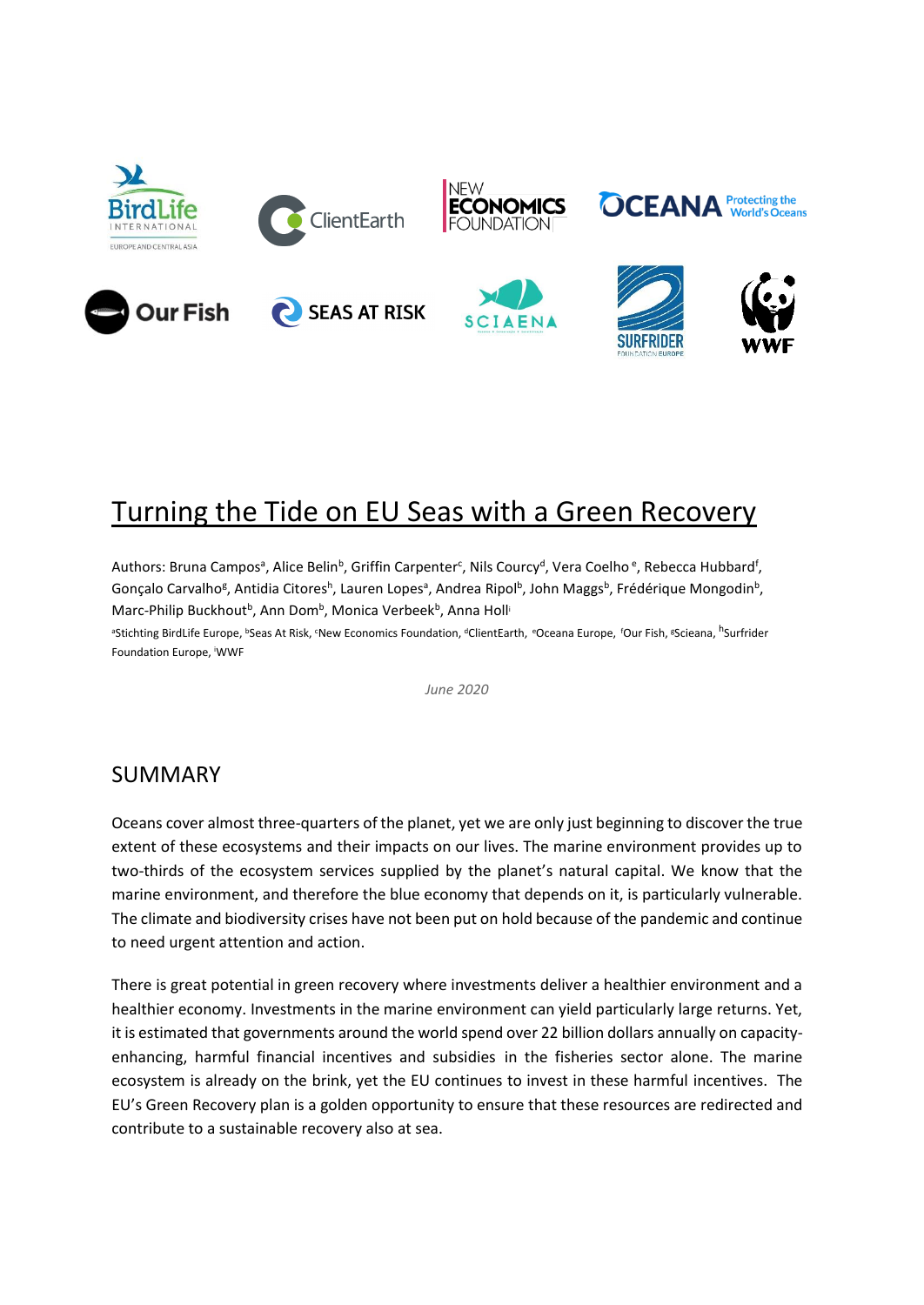Long-term policies will need to enable a true Green Recovery. Financial investments will be mobilised to mitigate the economic fall-out of the COVID-19 crisis and to align the EU with its Green Deal ambitions. Therefore, it is crucial that the new recovery instrument, Next Generation EU and funding programmes such as the EMFF enable the EU to tackle our long-term environmental crisis and avoid undesirable trade-offs, while simultaneously improving the Union's current economic prospects.

The paper dives into examples of investment opportunities in an effort to illustrate how a green recovery for the oceans is possible, for instance by:

- Actively restoring marine ecosystems, such as rebuilding oyster reefs and fish passages in coastal dams
	- This can stimulate economic activities in sectors such as marine construction while increasing fish production, improving water quality and recovering threatened ecosystems.
- Enabling transparent, accountable and more selective fishing activities by scaling up remote electronic monitoring (REM)
	- This type of technology further increases the transparency of catch data and improves confidence in scientific assessments.
- Stopping plastic pollution at its source through investing in the re-use/rental/re-fill sectors
	- This win-win investment creates employment opportunities while stopping harmful pollution streams that are expensive or impossible to clean up.

The biodiversity and climate crises and the need to rebuild the EU's economy go hand in hand. There is no reason not to invest in a green future for the ocean. Following the EU Green Deal, the Biodiversity Strategy and the Farm to Fork Strategy, future financial commitments that impacts seas and oceans must continue to build on this momentum and walk the walk of this political agenda.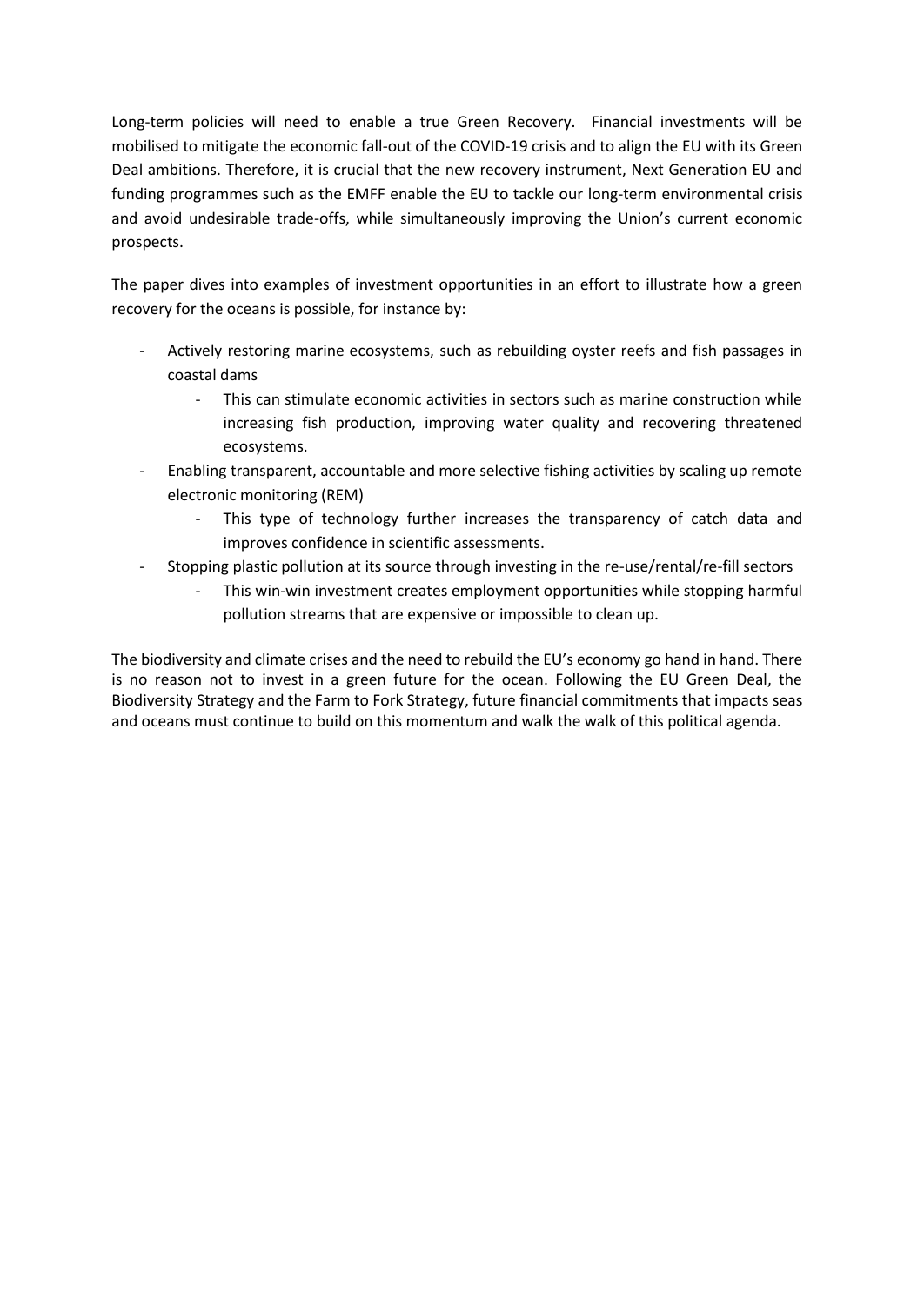### Introduction

-

With the publication of the EU Green Deal in 2019, followed by the Biodiversity and Farm to Fork Strategies in 2020, the EU must now change how it invests in order to align with these overarching policies.

Financial investments will be mobilised to mitigate the economic fall-out of the COVID-19 crisis in the EU. Increased efforts are expected through the recovery instrument, Next Generation EU, which intends to mobilise significant resources from the financial markets and relay those to the Member States through both existing and new programmes, in order to support their economic recovery.

Long-term policies will need to confront the current reality, including the funds under the 2021-2027 Multiannual Financial Framework (MFF) such as the European Maritime Fisheries Fund (EMFF). Many of the investments will be linked to regulatory changes such as effectively protecting 30% of the EU's seas, with the strictest protection applying to one third of those areas.

The climate and biodiversity crises have not been put on hold because of the pandemic and continue to need urgent attention and action. Therefore, it is crucial that the new recovery instrument and funding programmes such as the EMFF enable the EU to tackle our long-term environmental crisis and avoid undesirable trade-offs, while simultaneously improving the Union's current economic prospects.

Whether the post COVID-19 recovery efforts will result in a truly sustainable future for the EU depends on the orientation of the recovery response and future investment. Given the sheer volume of potential support, individual response investment options should be appraised using a framework<sup>1</sup> of ten principles (e.g. efficiency, rationality, and anti-abuse), in order to balance the needs of a healthy marine environment. Utilising these same principles, this paper looks at the investment opportunities that can stimulate the economy.

Fortunately, an investment plan already exists for this moment. The Blue Manifesto<sup>2</sup>, supported by over 100 environmental NGOs, offers a plan to achieve healthy oceans by 2030. This plan is even more relevant in the context of tackling the climate and biodiversity crises while having a successful economic recovery post COVID-19. This paper focuses on the opportunities that can be made available by investing in the three main areas set out in the Blue Manifesto:

<sup>1</sup> Carpenter, G., 2020. Setting the Right Safety Net: A Framework for Fisheries Support Policies in Response to Covid-19. New Economics Foundation.

<sup>2</sup> <https://www.birdlife.org/europe-and-central-asia/news/blue-manifesto-roadmap-healthy-ocean-2030>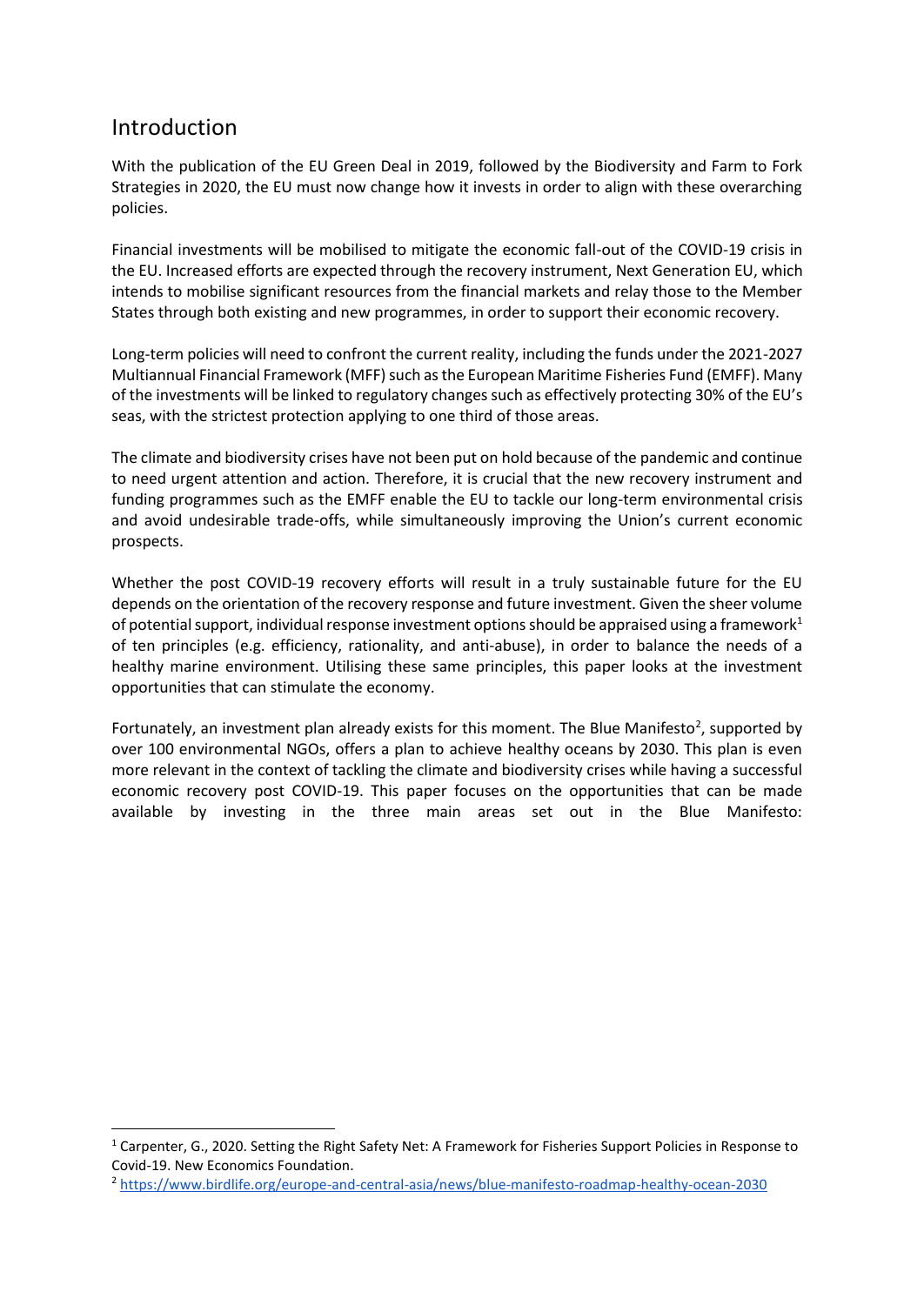

### Achieving the Blue Manifesto: Investment opportunities

The Blue Manifesto has identified three main paths that the EU needs to tackle in order to achieve healthy oceans by 2030: restore natural areas, transition to sustainable and low impact seafood systems, and halt pollution. To this end, investments that are made to achieve these goals while ensuring they do not expand the overcapacity of sectors are positive investment opportunities. These will not only support coastal areas in recovering from COVID-19, but also support tackling the biodiversity and climate crises - enabling a green recovery for the oceans.

#### Nature restoration & conservation

.

-

Oceans degrade because of various human activities and there is a pressing need to halt the decline in biodiversity and restore lost ecosystem functioning and services at sea. The EU has established key legislation to ensure this happens, including the Birds Directive, the Habitats Directive and the Marine Strategy Framework Directive. The new EU Biodiversity Strategy further includes legislation to set restoration targets.

Restoration is the attempt to recover the original state of the ecosystem through active manipulation or passive natural recovery. Conservation is the act of preserving the current system by mitigating human activities. Restoring and conserving nature at sea can create long-lasting ecosystem services and research has shown that restoration and conservation efforts can lead to significant employment generation in various sectors<sup>3</sup>. Employment impacts can be immediate, for example, through construction work, but further long-term opportunities can also be created for tourism, which is among the sectors hit the hardest by the COVID-19 crisis. Restoration and conservation efforts also

<sup>&</sup>lt;sup>3</sup> BenDor T. et al. (2015): Estimating the Size and Impact of the Ecological Restoration Economy, PLosOnE 10(6)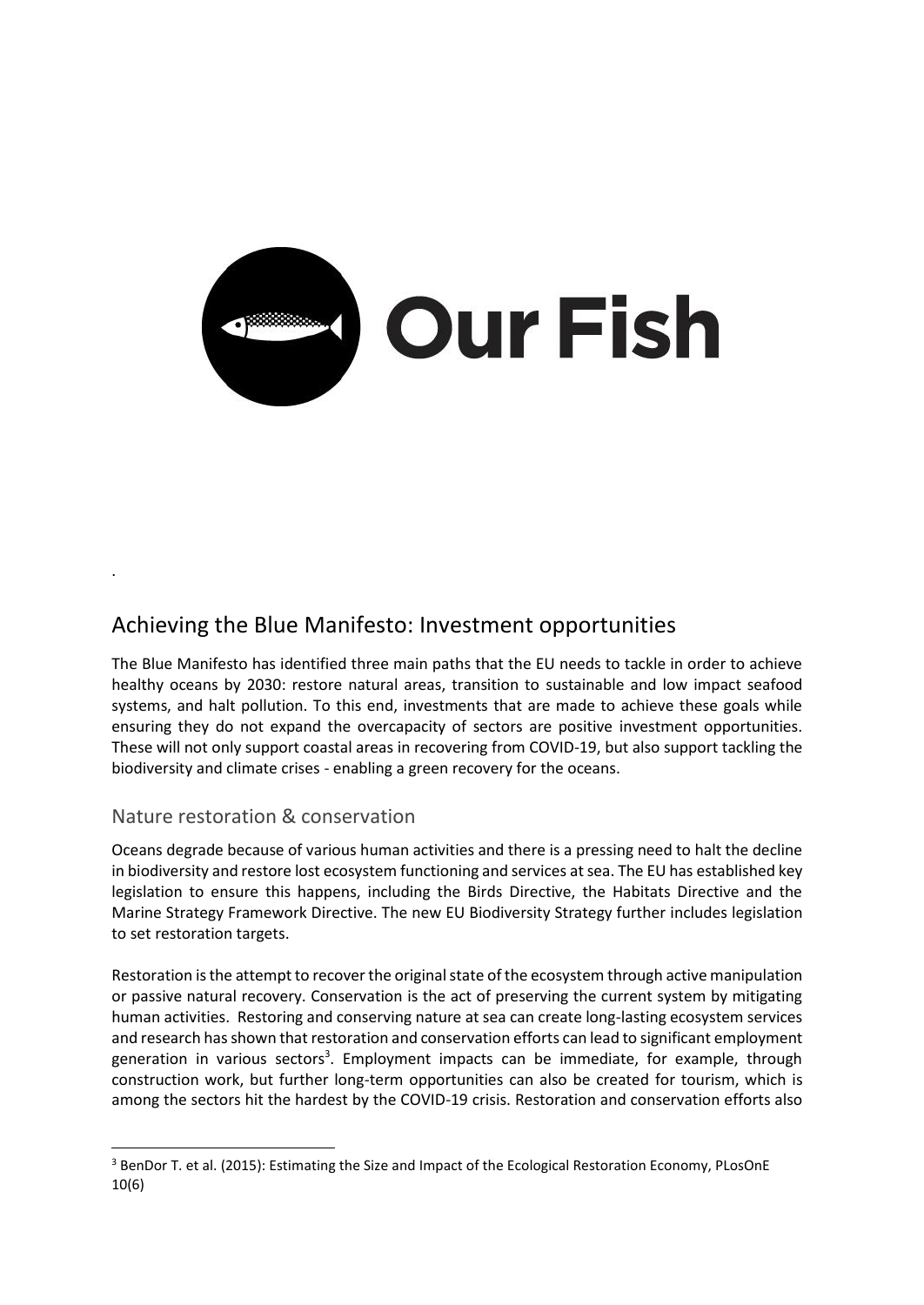help rebalance the interests of coastal areas, creating employment and lasting assets while increasing the resilience of coastal areas against future challenges such as climate change.

Effective nature restoration and conservation at sea require adequate and efficient monitoring programmes. These programmes ensure that the availability of systematic information of marine ecosystems help determine their health and resilience. In Finland, the yearly cost for its national marine biodiversity monitoring programme, which includes monitoring mammals, birds, fish, and benthic and pelagic habitats (coastal and offshore) totals €5.91 million. The expected net benefits from management options taken, based on the information collected through the Finnish monitoring programme, have been estimated at up to €1.848 billion.<sup>4</sup>

#### 1. Active restoration

-

There is a wealth of research<sup>5</sup> showing that many degraded marine ecosystems will not recover from the stress of human activities unless there is some form of artificial manipulation. These manipulations include actively restoring seabed habitats such as transplanting plants or corals to the degraded areas, or creating artificial nests to increase the use of certain coastal areas by seabirds. Investments in research and development on marine ecosystem restoration need to be scaled up.

Oyster reefs, for example, are crucial biodiversity hotspots in European waters as they engineer ecosystems. Oysters build reef habitats that provide better water quality, decrease local toxic algal blooms, increase nutrient uptake, increase bentho-pelagic coupling, and increase species richness and multidimensional biogenic structures, which provide habitat, food, and protection for numerous invertebrate and fish species. They also play a role in disaster risk reduction, by buffering coastlines from the impacts of storms and other climate-induced meteorological events.

Europe used to have vast oyster reefs that provided food and clean water for centuries. Considering the high value of oyster reefs in maintaining the resilience of our ecosystems and fighting the climate and biodiversity crises, a large-scale and long-term native oyster active restoration programme would be beneficial in European waters.

Estimates in the USA show that for \$1 million invested in oyster reef restoration, 16.6 jobs were created.<sup>6</sup> Oyster reef restoration projects can, on average, cost \$135.63 per  $m<sup>2</sup>$ . With such an investment, the EU would create direct jobs on the ground such as loading crews, fishers, scientists, technicians, biologists, divers, mining and quarry workers, and truck drivers. It would also support indirect jobs in industries that supply materials (e.g. nurseries, lumber, steel, concrete and cement products). It would further induce jobs by boosting employment benefiting from the restoration of the oyster reef such as tourism and recreational activities.

Another example is the restoration of fish migration paths. Around the world, fish have been restricted in their ability to swim from seawater to fresh water or vice versa. The reason for this is the global construction of dams, dykes and other obstacles in rivers and delta areas. In the

<sup>4</sup> Nygård, H., Oinonen, S., Hällfors, H.A., Lehtiniemi, M., Rantajärvi, E. & Uusitalo, L. (2016). Price vs. value of marine monitoring. *Frontiers in Marine Science*, 3: 205.

<sup>5</sup> Rinkevich, Baruch. "Conservation of coral reefs through active restoration measures: recent approaches and last decade progress." *Environmental Science & Technology* 39.12 (2005): 4333-4342.

<sup>6</sup> Edwards, P.E.T., Sutton-Grier, A.E. and Coyle, G.E., 2013. Investing in nature: restoring coastal habitat blue infrastructure and green job creation. *Marine Policy*, *38*, pp.65-71.

 $<sup>7</sup>$  Narayan, S., et al., 2016. The effectiveness, costs and coastal protection benefits of natural and nature-</sup> based defences. PloS one, 11(5).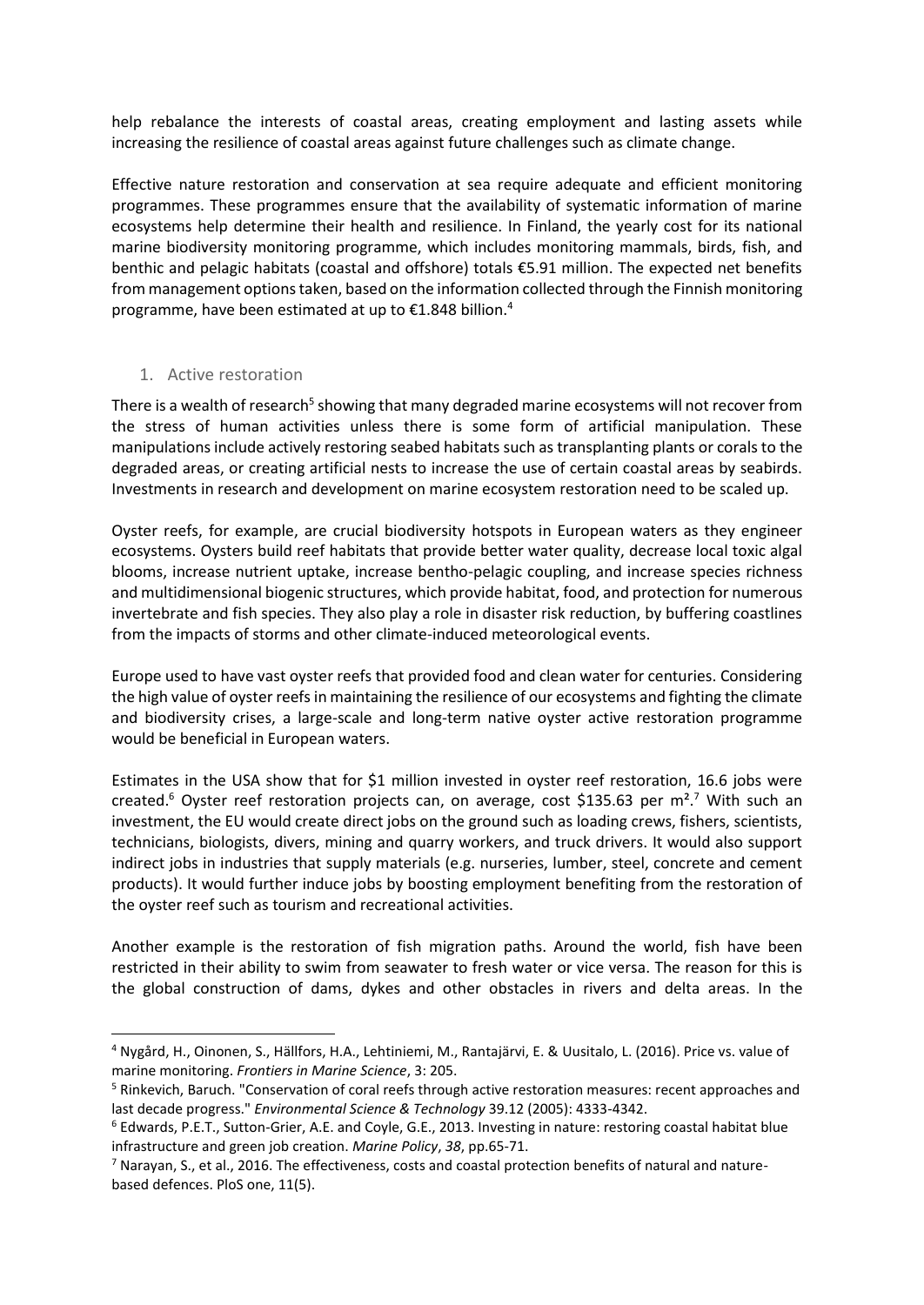Waddenzee, Netherlands, it cost approximately  $\epsilon$ 60 million<sup>8</sup> to improve the connectivity of rivers and oceans by building a permanent entrance in the Afsluitdijk - a dam that prevents fish from migrating up the river. This is an active method of restoring fish accessibility to their spawning grounds and helps restore wild fish populations, including the critically endangered Atlantic salmon.

Although some types of active restoration can have relatively high costs, certain species and habitats cannot recover without active manipulation. Therefore, active restoration is crucial to restore certain types of habitats and species.

#### 2. Passive restoration

-

Passive restoration is the concept of allowing the ecosystem to naturally recover by limiting human pressure. The use of passive restoration methods is more widespread because it is linked to enforcing environmental rules and therefore has less risk and fewer logistical problems than active restoration. The success of passive restoration depends on the arrival of wildlife to colonise the degraded area. Since the response of wildlife can be uncertain, passive restoration can sometimes not be sufficient for recovering wildlife flora and fauna.

Nevertheless, in the marine environment, the concept of "no-take zones" as a form of passive restoration has been widely effective in marine protected areas. For example, the biomass of whole fish assemblages in a no-take zone is, on average, 670% greater than in adjacent unprotected areas, and 343% greater than in partially protected areas.<sup>9</sup> Foregone economic opportunities are replaced by green investment opportunities. No-take zones create jobs such as scientific researchers, field surveyors and monitors as well as enforcement officers. Furthermore, because of the restoration effects of no-take zones, it often improves surrounding tourism. In six no-take zones in parts of Gökova Bay, Turkey, trawling and purse seine activity was restricted, leading to a 400% increase in the income of fishers.<sup>10</sup>

The costs related to enforcing access in no-take zones depend on factors such as size, location, regulations, local practices and customs, and the available technology. For example, a global positioning satellite network that automatically monitors the location of fishing vessels, or alerts authorities if a fishing vessel enters a closed area will greatly reduce the costs of enforcement. Around the Great Barrier Reef in Australia, satellite tracking of fishing vessels has reduced the need for fishery patrol vessels.<sup>11</sup>

In a Marine Protected Area (MPA) of 21km<sup>2</sup> in Lira, Spain ("Os Miñarzos") where 6.75% are no-take zones, surveillance costs were up to €180,000 per year, including the costs of coordination and human resources (eight people), as well as the maintenance of equipment (one speedboat and one patrol car). Monitoring costs were approximately €129,000 per year. This covered salary costs for one staff member to perform biological monitoring tasks for almost four years, for one staff member for the Fishermen's Guild of Lira and for the development of an inventory of the biodiversity of the MPA by a university, among other tasks. $^{12}$ 

<sup>&</sup>lt;sup>8</sup> Based on correspondence with Wouter van der Heij, Fish Migration River Project leader, Waddenvereniging <sup>9</sup> Enric Sala, Sylvaine Giakoumi, No-take marine reserves are the most effective protected areas in the ocean, *ICES Journal of Marine Science*, Volume 75, Issue 3, May-June 2018, Pages 1166–1168.

<sup>&</sup>lt;sup>10</sup> Rupert Haines, Caroline Hattam, Mia Pantzar, Daniela Russi.(2018). Study on the Economic Benefits of MPAs.

<sup>&</sup>lt;sup>11</sup> The Economist. 2001. The benefits of marine reserves. February 24th. p.83.

<sup>&</sup>lt;sup>12</sup> Stefanie Broszeit, Rupert Haines, Matt Rayment, Caroline Hattam, Mia Pantzar, Daniella Russi. (2018). Study on the economic benefits of MPAs and SPMs. 10.2826/028742.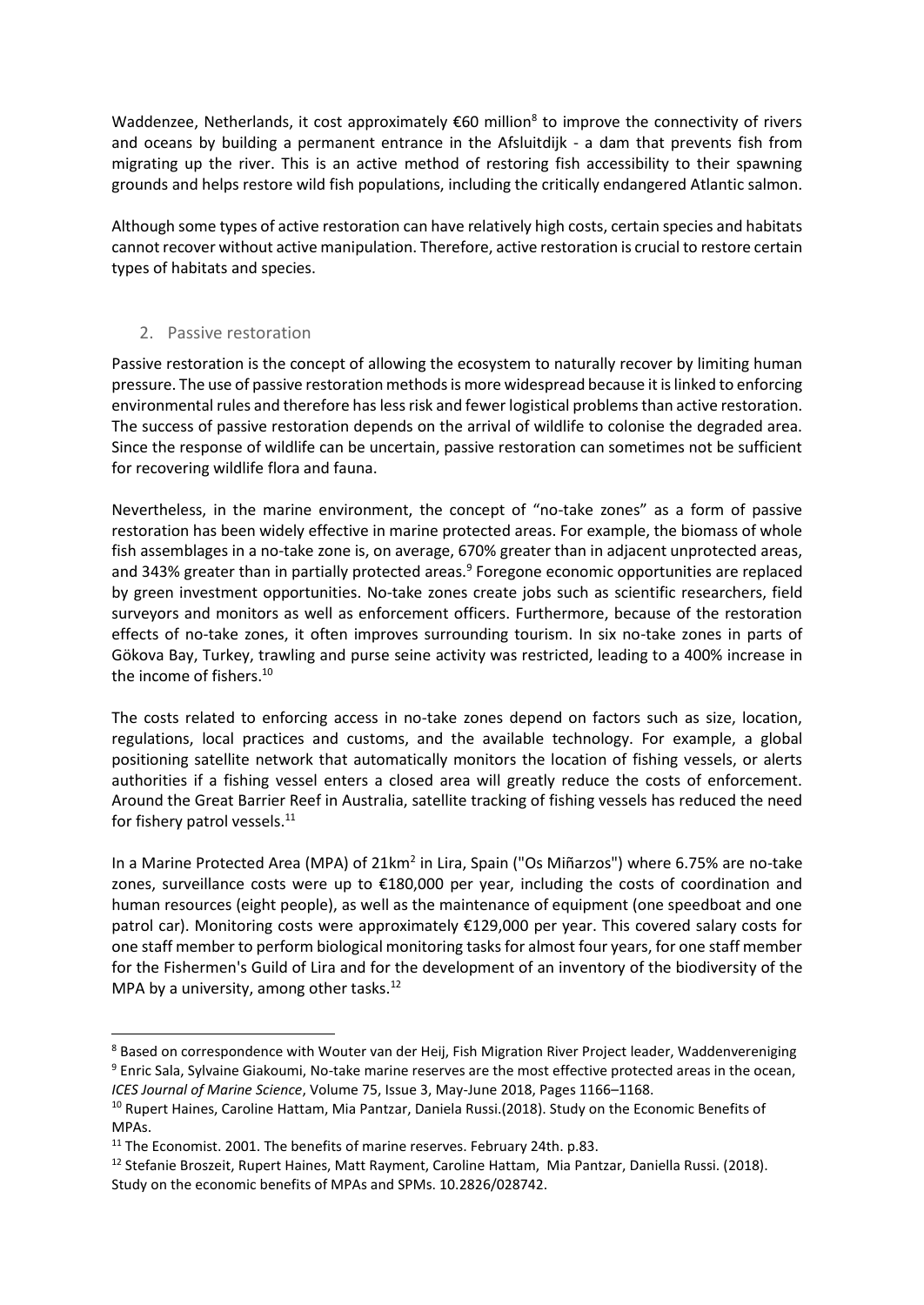#### 3. Managing Marine Protected Areas

Marine Protected Areas (MPAs) is a term applied to many different concepts that protect estuarine, coastal and offshore systems, fisheries resources, habitats of particular importance, critical habitats of endangered species and parks for public enjoyment.<sup>13</sup> They are often referred to as sanctuaries, ecological reserves, refuges, national marine sanctuaries and marine parks and are designed to meet different objectives. In the EU, most MPAs are designated as Marine Natura 2000 sites, which are regulated by the Birds Directive and the Habitats Directive. In reality, however, the vast majority of European MPAs remain largely unprotected: 85% of MPAs lack management plans and measures, generating little to no benefits to the marine life they intend to protect<sup>14</sup>. Worse, some of the most destructive human activities at sea currently take place freely inside MPAs: a 2018 study found that 59% of European MPAs are commercially trawled and with higher intensity than in non-protected areas. 15

Managing marine protected areas can range from actions that completely remove all human activities (i.e. no-take zones) to areas that are open to human activities depending on how these impact the conservation objectives of the area. Therefore, MPAs can serve the purpose of restoring ecosystems, as well as maintaining a healthy system of human activities. An effective way to manage activities in marine protected areas is a management consortium approach (e.g. co-management) where local authorities work together with stakeholders and take joint decisions. It requires the proper financing of effective enforcement/surveillance activities, as well as empowering communities to care for the protection of the area.

By working with coastal communities to support the enforcement of protected areas, individuals in these communities are less likely to engage in illegal activities within the protected area. Locals may also contribute to enforcement through surveillance and deterrence of illegal activity conducted by non-locals.<sup>16</sup> A co-management approach is therefore an effective way to not only create coastal jobs, but to also deter illegal activities.

The costs related to setting up community-based management requires both supporting a functioning surveillance and enforcement system, and also covering the costs of representatives of different stakeholders, together with scientists, to meet as equals and take joint decisions. In the Italian Adriatic coast, the costs of managing the Torre Guaceto MPA was around 1.2 million Euros in 2017, of which approximately 600,000 Euros covered salaries for the consortium. The MPA was able to generate 29% of its own income from tourism.<sup>17</sup>

#### Transition to sustainable and low impact seafood production

-

Seafood production, if done sustainably i.e. with a sustainable and low impact on the marine environment, can help safeguard the health of our marine ecosystems, while supplying food and supporting economic livelihoods. The EU's Common Fisheries Policy (CFP) sets the scene for providing transitioning to sustainable seafood production, together with several other fisheries regulations. The new Biodiversity strategy and Farm to Fork strategy further pursue this transition.

<sup>&</sup>lt;sup>13</sup> Hyrenbach, K. David, Karin A. Forney, and Paul K. Dayton. "Marine protected areas and ocean basin management." *Aquatic conservation: marine and freshwater ecosystems* 10.6 (2000): 437-458.

<sup>&</sup>lt;sup>14</sup> WWF, Protecting Our Ocean: Europe's challenges to meet the 2020 deadlines (September 2019)

<sup>&</sup>lt;sup>15</sup> Dureuil, M. et al. (2018). Elevated trawling inside protected areas undermines conservation outcomes in a global fishing hot spot. Science, 362(6421), 1403-1407.

<sup>&</sup>lt;sup>16</sup> Brown, Christopher J., et al. "The cost of enforcing a marine protected area to achieve ecological targets for the recovery of fish biomass." *Biological conservation* 227 (2018): 259-265.

<sup>&</sup>lt;sup>17</sup> Stefanie Broszeit, Rupert Haines, Matt Rayment, Caroline Hattam, Mia Pantzar, Daniella Russi. (2018). Study on the economic benefits of MPAs and SPMs. 10.2826/028742.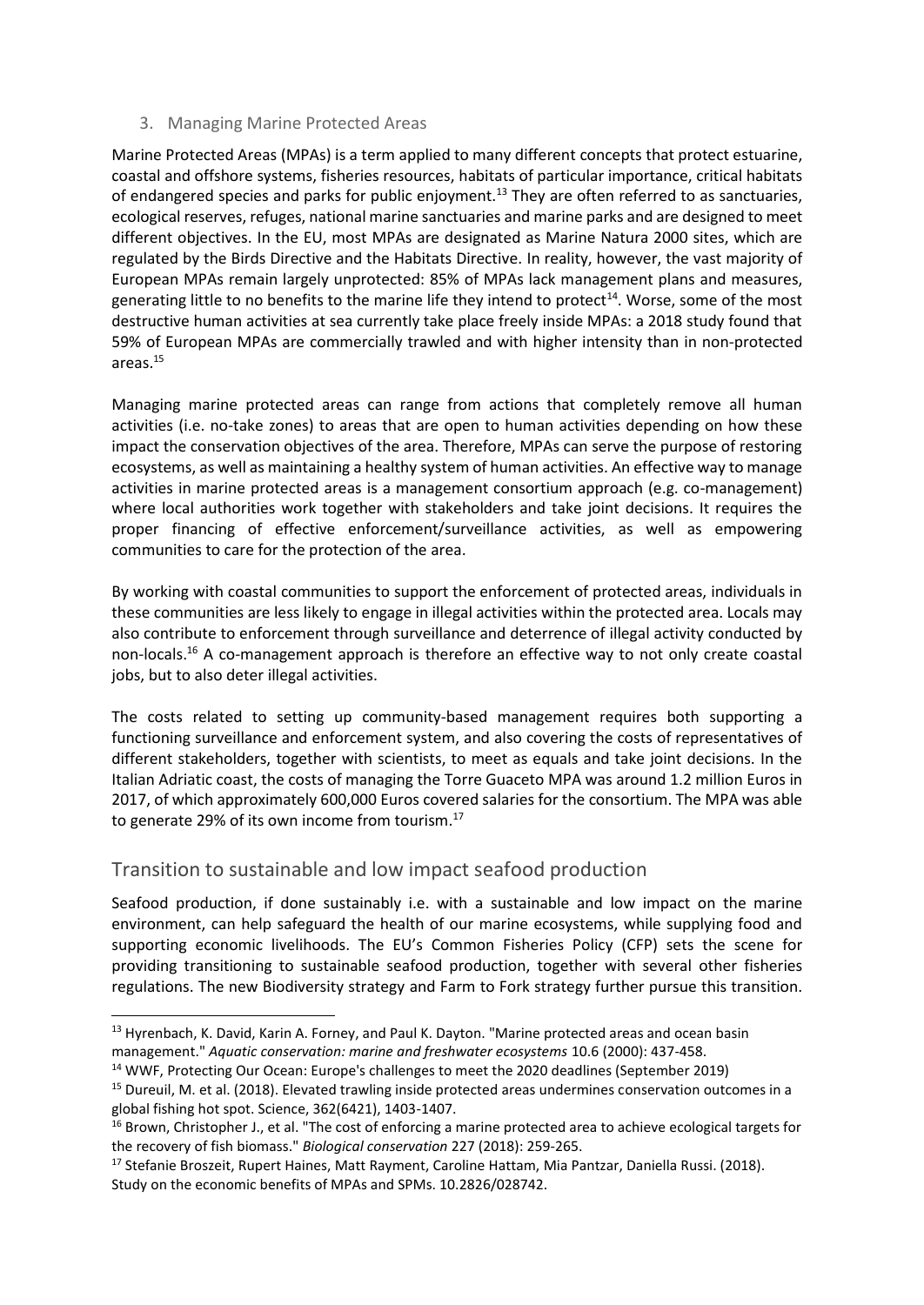Recovery funds should invest in technologies that can help us monitor oceans more efficiently and effectively, such as systems that can help us analyse and interpret remote monitoring. We should also be resorting to fisheries science to design intelligent harvest-yield protocols (also known as harvest strategies) that can maximize the long-term benefits of sustainable management practices.

#### 1. Transition to sustainable and low-impact fisheries

Ending overfishing is an essential step to lower the impact of fishing on the marine environment. Overfishing takes away the possibility of fish populations to replenish. Furthermore, a reduced number of fish will require increased fishing effort to achieve the same volume of catch, therefore resulting in more incidental bycatch, more habitat degradation and more fuel consumption. According to the Food and Agriculture Organisation of the United Nations (FAO) and World Bank estimates, the global economy could profit up to \$50 billion annually by restoring fish stocks and reducing fishing capacity to an optimal level. $^{18}$  By rebuilding fish populations, the EU could feed an extra 89 million citizens, gain an extra €1.6 billion in annual revenue and create over 20,000 new jobs.<sup>19</sup> Overfishing is still a widespread problem across the EU, affecting 69% of its fish stocks.<sup>20</sup>

Sustainable and low impact fishing also means using fishing gears and techniques that have the lowest possible impact on the marine ecosystem. These changes would include, for example, shifting from active mobile gear such as heavy trawls and dredges to passive gear such as fish traps. Techniques can also include, for example, limiting specific types of fishing in areas where certain animals aggregate and are more vulnerable to fishing.<sup>21</sup> Marine ecosystems are highly impacted by destructive and non-selective fishing practices. This includes species of marine mammals, seabirds, sea turtles, sharks and rays incidentally caught by fishing gear as well as sensitive habitats like coral reefs destroyed by trawling.

Not all fisheries affect the environment to the same extent. They vary greatly depending on gear and operating environment and time. Heavy trawls and dredges that scrape over or dig into the bottom have the most impact on the environment, both in terms of habitat destruction and selectivity, as well as in terms of carbon emissions. To date, there are too few incentives for a transition to sustainable and low impact fishing. Small-scale artisanal fisheries can often, but not always, have less impact on the environment and provide more jobs. Those sections of the small-scale fleets that have a high possibility to transition to sustainable and low impact fishing should therefore get special attention in the green recovery.

A shift to sustainable and low-impact fishing is an investment to help fishers find and roll out solutions to destructive fishing activities. For example, by changing gear type such as from conventional trawl fisheries to more passive creel (basket) fisheries to catch Norway lobster would reduce the impact on the seafloor area from 33,000  $m^2$  to 1.8  $m^2$  per kilo of lobster. It would also reduce the amount of unwanted catches from 4.5 to 0.36 kilos and reduce the need for fuel from nine to 2.2 litres. Moreover, the lobster caught by a creel is of better quality and will fetch a better price<sup>22</sup>. In the American oyster fishery, switching from dredging and tonging to diver harvesting (a more sustainable and low impact form of fishing) produced 25-32% more oysters for the same

<sup>18</sup> <http://www.fao.org/news/story/en/item/120936/icode/>

 $19$  Carpenter, G., 2020. Landing the blame: overfishing in the Northeast Atlantic 2020

<sup>&</sup>lt;sup>20</sup> Froese, Rainer, et al. "Status and rebuilding of European fisheries." Marine Policy 93 (2018): 159-170.

<sup>&</sup>lt;sup>21</sup> Gascoigne, Jo & Willsteed, Edward. (2009). Moving Towards Low Impact Fisheries in Europe - Policy Hurdles and Actions. 10.13140/RG.2.2.26042.90562.

<sup>&</sup>lt;sup>22</sup> Ziegler, F. and Valentinsson, D., 2008. Environmental life cycle assessment of Norway lobster (Nephrops norvegicus) caught along the Swedish west coast by creels and conventional trawls—LCA methodology with case study. The International Journal of Life Cycle Assessment, 13(6), p.487.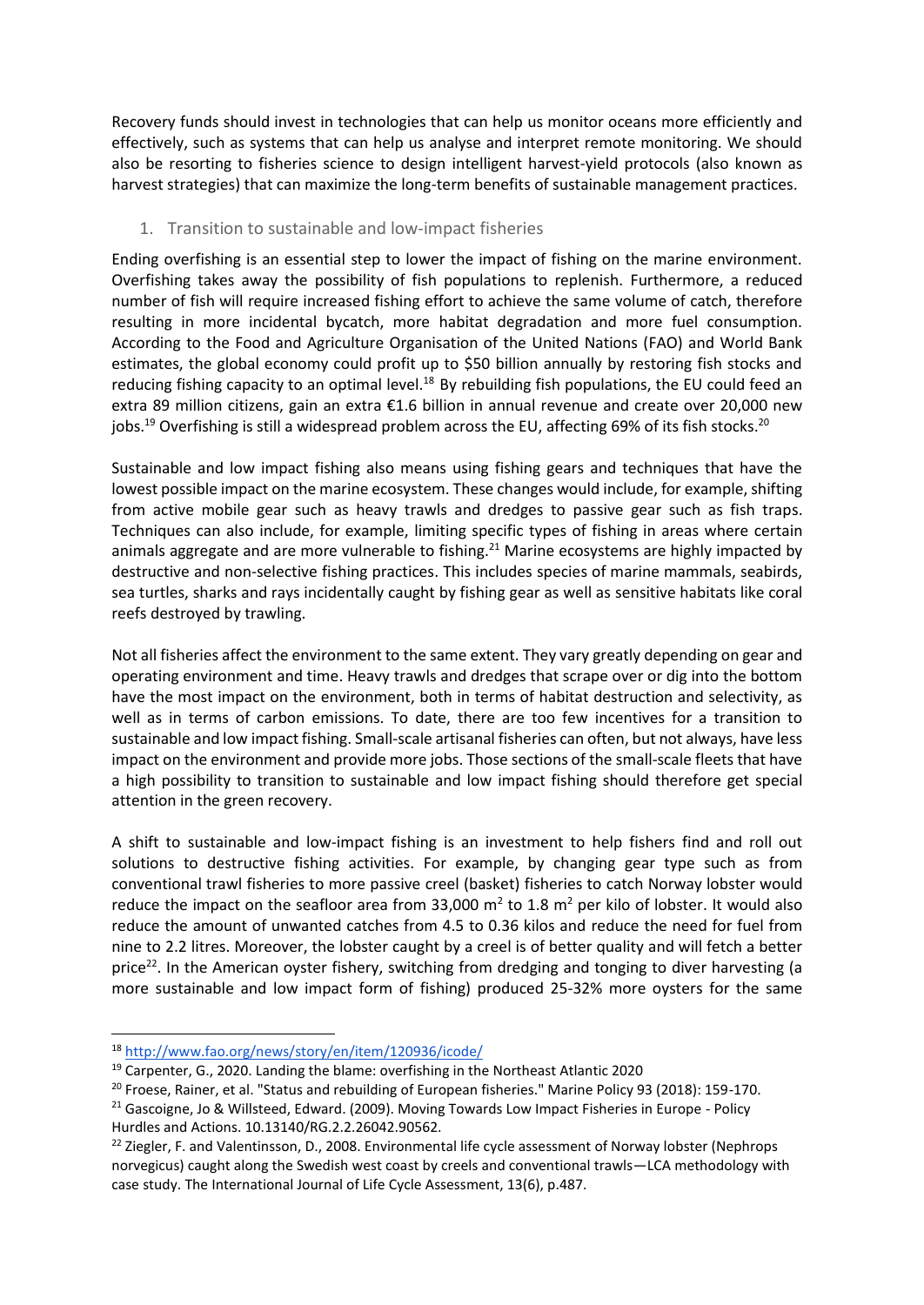amount of time-spent fishing. Acceptance of diver harvesting by the industry would require training in diving skills and safety, education and demonstration of the advantages of this method.<sup>23</sup>

Other types of solutions can also include relatively simple technical changes, for example, rolling out hookpods to longline fishing vessels to minimise bycatch of seabirds or the use of coloured LED lights to stimulate an escape response of certain unwanted fish species. Hookpods are a technical innovation that keeps the longline hooks enclosed until they reach a certain depth, drastically reducing the levels of seabird bycatch, in some cases by almost 95%.<sup>24</sup> The costs can range depending on the innovation of the technology. Hookpods can cost around \$8.50 per unit, which based on an average 1000 branchlines used in a pelagic longline vessel represents an initial capital cost of \$8500 per vessel. A much cheaper innovation are bird scaring devices, costing around \$200, which with enough wind, can reduce bycatch by 70 - 90%.<sup>25</sup>

Investment opportunities can also include support to research initiatives as well as providing fishers with low-interest loans to support uptake of new low impact technology. Both fishers and the environment will benefit from a shift to sustainable and low impact fisheries: it will decrease the damage to marine ecosystems, which could in turn produce higher fish yields and therefore improve economic benefits.

#### 2. Diversification in the fisheries sector

The viability of the European fishing sector is dependent on ending overfishing and overcapacity, which means that, in some cases, fishers will need to diversify their economic activity, or even completely change jobs. If developed while respecting nature, eco-tourism can be an important economic sector for coastal areas and can be a desirable and profitable alternative regarding job opportunities.

Ocean tourism comprises a range of tourism, leisure and recreation-oriented activities that take place from coastal to open water areas. This tourism therefore involves activities around the sea, beaches, landscape, biodiversity, food, as well as cultural and built heritage associated with these waters. Investment opportunities can be used for upgrading tourism facilities that connect fishers to visitors. It can also support fishers through dedicated schemes to volunteer to re-adapt their fishing vessel for touristic business purposes with the condition that the fishing license is removed (i.e. not sold to another fisher). In the case of a fisher in Algarve, Portugal, the total cost to invest into using fishing vessels as dolphins and whale watching vessels was approximately €90,000, of which the fisher invested 38% from his own resources.<sup>26</sup> In the Azores, Portugal, the whaling fishing business was entirely replaced by whale watching tourism, which resulted in benefits for the local communities.<sup>27</sup> The shift from extractive to non-extractive use has the potential for promoting species conservation and supporting local economies. Nevertheless, adequate rules must be put in place to reduce the negative impacts on wildlife and the transition must support all stakeholders.<sup>28</sup>

<sup>&</sup>lt;sup>23</sup> Lenihan, H.S. and Peterson, C.H., 2004. Conserving oyster reef habitat by switching from dredging and tonging to diver-harvesting. *Fishery Bulletin*, *102*(2), pp.298-305.

 $24$  Sullivan, B. J., et al. "At-sea trialling of the Hookpod: a 'one-stop' mitigation solution for seabird bycatch in pelagic longline fisheries." *Animal Conservation* 21.2 (2018): 159-167.

<sup>&</sup>lt;sup>25</sup> Maree, Bronwyn A., et al. "Significant reductions in mortality of threatened seabirds in a South African trawl fishery." *Animal Conservation* 17.6 (2014): 520-529.

<sup>&</sup>lt;sup>26</sup> EcoExplorer FLAG project in 2011, Algarve Portugal: [https://webgate.ec.europa.eu/fpfis/cms/farnet2/on](https://webgate.ec.europa.eu/fpfis/cms/farnet2/on-the-ground/good-practice/projects/ecoexplorer-marine-mammal-observation-algarve_en)[the-ground/good-practice/projects/ecoexplorer-marine-mammal-observation-algarve\\_en](https://webgate.ec.europa.eu/fpfis/cms/farnet2/on-the-ground/good-practice/projects/ecoexplorer-marine-mammal-observation-algarve_en)

<sup>27</sup> <https://wwhandbook.iwc.int/en/case-studies/azores-portugal>

<sup>&</sup>lt;sup>28</sup> Mazzoldi C, Bearzi G, Brito C, Carvalho I, Desiderà E, Endrizzi L, et al. (2019) From sea monsters to charismatic megafauna: Changes in perception and use of large marine animals. (2019) PLoS ONE 14(12): e0226810.<https://doi.org/10.1371/> journal.pone.0226810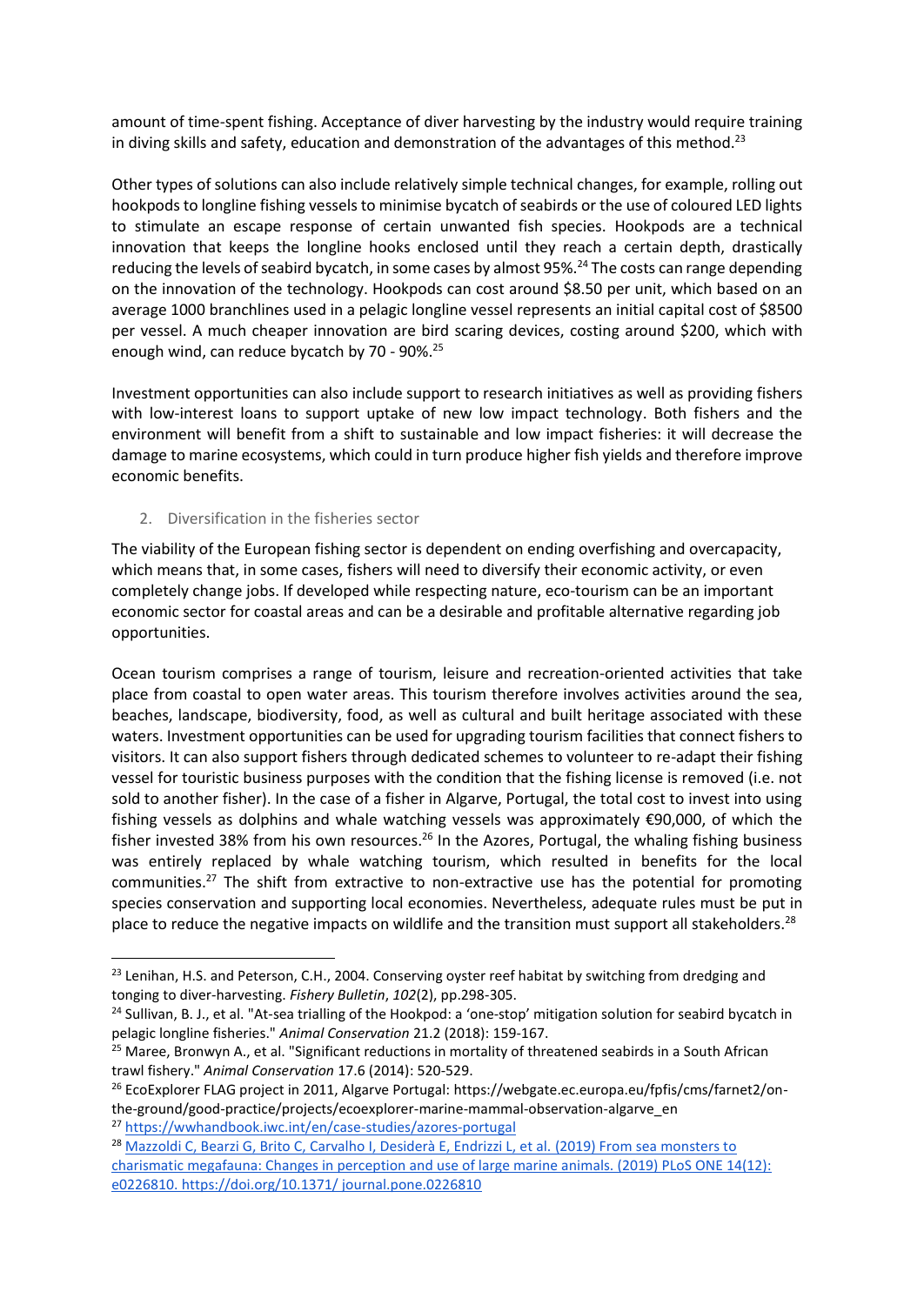Fishers can also join schemes that train and employ them as marine protected areas rangers. They can also be retrained to assist with the maintenance of offshore wind farms or with the collection of data for research programmes.

Diversification can support households in coastal communities to insulate themselves from environmental and economic shocks, trends and seasonality - for example from pandemics such as COVID-19. In effect, diversifying the fishing sector can make them less vulnerable.

#### 3. Tools for more reliable and comprehensive data

Scientific research should form the basis of seafood production in the EU. For example, all fishing vessels should be monitored to ensure data from the fishing sector is systematic, reliable and that all fish can be traced throughout the supply chain. This ensures that policy decisions are based on informed scientific knowledge.

Verified and timely catch data are essential to securing the long-term sustainability of European fisheries. If used correctly, they can deliver stock assessments, inform catch quotas, and determine the conservation risk of protected species. However, most fisheries dependent data continues to be sub-optimal<sup>29</sup> and management decisions continue to fail at properly addressing declining fish stock and tackling sensitive species bycatch.

Investment opportunities should aim to improve catch data such as investing on the tracking of all vessels and changing all logbooks to be electronic. This is particularly important since 89% of the total EU fleet is small scale and currently is not required to have a vessel monitoring system on board, although they are estimated to be responsible for at least 23% of EU catches. This requirement of vessel position data and electronic logbooks should therefore be extended to cover the small-scale fleet. There are already flourishing projects such as the voluntary monitoring schemes of Andalusia<sup>30</sup> known as 'green boxes' that have already successfully rolled out tracking systems to the small-scale fleet. Tools like the BigEye Smart Fishing technology by the company Bitcliq<sup>31</sup>, traceability tools provided by Trace Register<sup>32</sup> and Provenance pilot blockchain technology<sup>33</sup> can not only help in tracking vessels but can also follow the fish until it is sold to the consumer, therefore greatly improving traceability.

The introduction of remote electronic monitoring (including CCTV) provides a mechanism for verifying data from fishing logbooks, which ensures that the EU's management decisions reflect the best available scientific advice. A CCTV system can be installed on a vessel, maintained, and the footage monitored, for  $\epsilon$ 6,600 per year over five years<sup>34</sup>. This includes the purchase of four cameras, installation, data storage, monitoring and review of footage. This type of technology further increases the transparency of catch data, which improves the quality and confidence in scientific assessments. Remote Electronic Monitoring (REM) and CCTV use on fishing vessels is a rapidly

<sup>&</sup>lt;sup>29</sup> WWF, Electronic Monitoring in Fisheries Management, 2015,

[http://assets.wwf.org.uk/downloads/fisheriesmanagement\\_\\_2\\_.pdf](http://assets.wwf.org.uk/downloads/fisheriesmanagement__2_.pdf)

<sup>30</sup> <https://vimeo.com/306855062>

<sup>31</sup> http://www.bitcliq.com/bigeye/

<sup>32</sup> <https://globalfishingwatch.org/markets/partnering-to-improve-seafood-traceability/>

<sup>33</sup> https://www.provenance.org/tracking-tuna-on-the-blockchain

<sup>&</sup>lt;sup>34</sup> WWF, Remote Electronic Monitoring in UK Fisheries Management, 2017, [https://www.wwf.org.uk/sites/default/files/2017-](https://www.wwf.org.uk/sites/default/files/2017-10/Remote%20Electronic%20Monitoring%20in%20UK%20Fisheries%20Management_WWF.pdf)

[<sup>10/</sup>Remote%20Electronic%20Monitoring%20in%20UK%20Fisheries%20Management\\_WWF.pdf](https://www.wwf.org.uk/sites/default/files/2017-10/Remote%20Electronic%20Monitoring%20in%20UK%20Fisheries%20Management_WWF.pdf)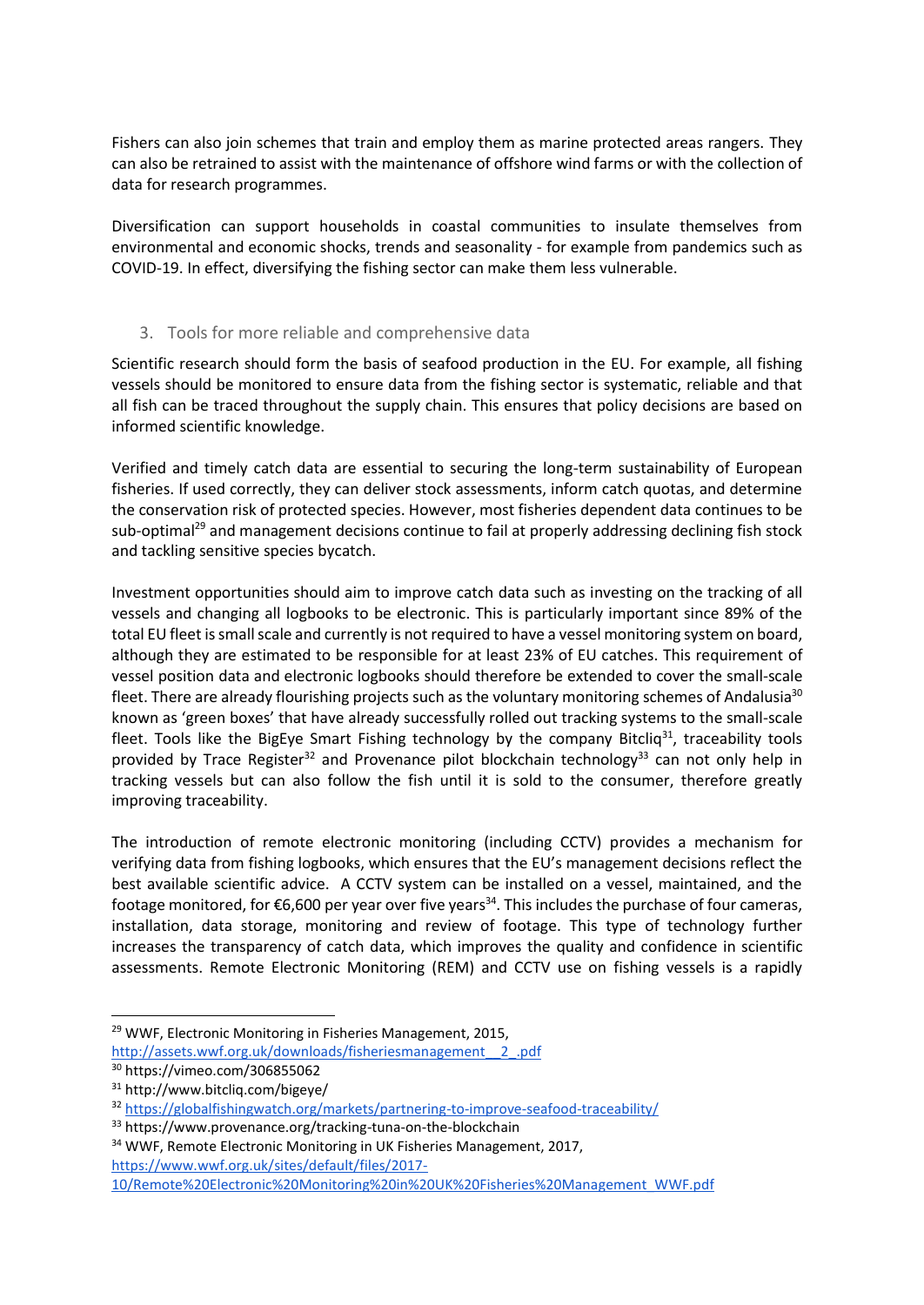expanding field of monitoring and control with some EU Member States already implementing it, and the cost of the technology is constantly decreasing, while the quality of the data is improving.

To make EU fisheries fully documented it is also key that more public information is available on EU control and enforcement efforts. Increasing public information and transparency is a cost-effective way to create a culture of trust, collaboration and compliance. Making information on EU fisheries control efforts publicly available on an annual basis is a low cost, high return policy action. EU Member States are already providing information on control efforts to the European Commission, thus requiring no additional investments in capacity. Like many forms of illegal unreported and unregulated (IUU) fishing, this activity harms both fish populations and the fishing activities of legal operators. Investing in policies to ensure safe and controlled fisheries therefore represents a good use of public funds that promotes concurrent crisis response.

#### 4. Ensuring compliance with the rules

Increased spending to support the implementation of conservation measures can only be effective if compliance and effective implementation of those measures are also ensured. With regard to EU fisheries regulations, very few Member States have issued sanctions that are truly effective, proportionate and dissuasive. For example, in France, the number of sanctions imposed for serious infringements was low, and the level of these sanctions did not meet the criteria set in EU law.<sup>35</sup> In addition, IUU is extremely costly to governments and citizens. The global annual cost of IUU fishing has been estimated at 19bn EUR.<sup>36</sup>

To address this, in addition to increased transparency on control efforts, greater financial support for administrative capacity is necessary for the control and effective implementation of the CFP rules. Investment opportunities could therefore arise by increasing the number of inspectors as well as improving the tools, equipment and technology available to carry out inspections. Concretely, the EU should strengthen the budget of the European Fisheries Control Agency, to ensure that an EU level playing field is created and maintained on control and enforcement, and that the EU fisheries regulations are properly implemented in all Member States. This should include the option of a second EU inspection vessel for the use of joint inspections by EFCA.

Furthermore, any EU support should be conditional to the strict adherence to EU rules. For example, one condition to grant EMFF support should be that the beneficiary has not committed a serious infringement of EU fishing rules. The current lack of level playing field concerning the effective enforcement of sanctions for serious infringements might create a supplementary discrimination and unfair commitment of EU money. Therefore, supporting an environmental enforcement officer in every coastal NUTS 3 region to support, advice and review infringement cases of, for example, fishing vessels, would greatly improve the enforcement of the rules. If the average cost of an enforcement officer in the EU is €40,000 annually, the total investment needed to support one enforcement officer in each coastal NUTS 3 region (i.e. 446 enforcement officers) is €125 million.

 $35$  Druel, E., 2019. The control of the Landing Obligation in France. ClientEarth

<sup>36</sup> http://www.iuuwatch.eu/iuu-fishing-facts-and-figures/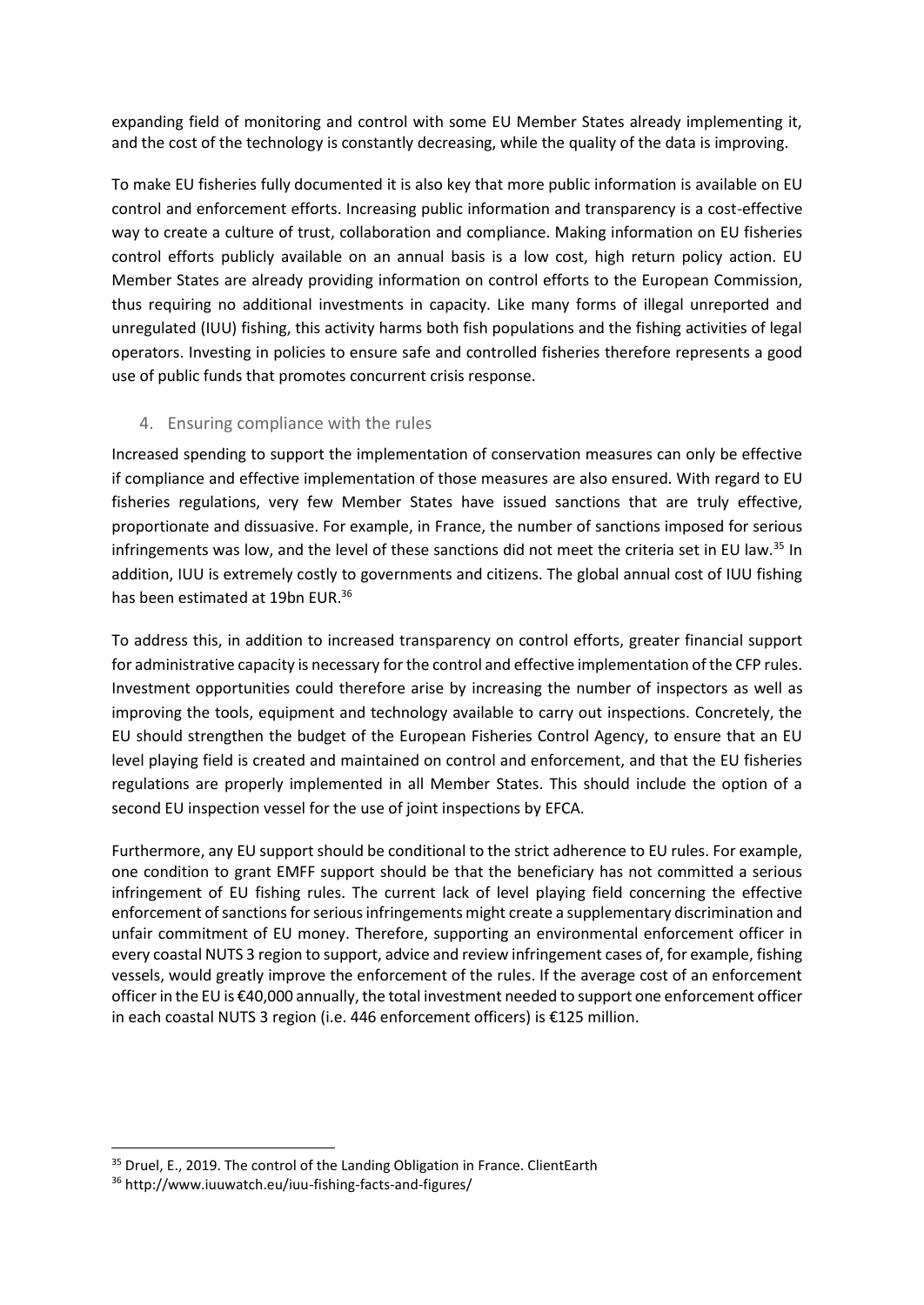#### 5. Skills development

The main reason for accidents in the fishing industry is human error rather than the design and construction of unsafe boats. Due to the competitive environment in fishing, increased investment in speed and catching efficiency further aggravates the problems of safety and security on board because investment repayment drives the urgency to catch more fish. $37$  Therefore, increasing training on safety for fishers and skippers is an important investment opportunity to greatly reduce accidents at sea.

In Ireland, for example, authorities developed a 'Seafood skills and training', which attracted several applications for aid in 2018 costing around €6,500 per individual.<sup>38</sup> Other public aid was granted for equipment to improve hygiene, health and working conditions on board, such as sanitary facilities and galley facilities for crew, equipment to reduce manual lifting, insulation and increase ventilation.<sup>39</sup> Finally, the Fishery Harbour Scheme also aimed at improving safety conditions and working conditions in Irish harbours.

#### 6. Transition to environmentally-friendly, low-impact aquacultur[e](https://seasatrisk.sharepoint.com/Documents%20partages/Policy/Horizontal%20&%20Cross-cutting%20issues/1-%20Covid%2019/green%20recovery%20paper/Saving%20the%20oceans%20in%20a%20recovery%20from%20COVID%20-%20detailed%20outline%20for%20SAR%20contribution.docx#_msocom_6)

The EU aims to boost its aquaculture production in order to meet the growing demand for seafood as well as to generate wealth and create jobs. However, even though significant progress improved the sector's environmental performance, various environmental challenges remain, including heavy dependence on wild-caught fish and its conflicts with nature, including habitat degradation. This can lead to overfishing, genetic changes to wild fish populations, and decline of sensitive species such as seabirds and dolphins.

To transition towards an environmentally-friendly, sustainable and low impact industry, the aquaculture sector needs to take a number of steps to address these issues, all of which require investments, which might include switching feed types, technological innovations, as well as linking to nature conservation.

Several projects show that the costs for setting up installations of recirculating and nutrient capture systems and recycling of nutrients in aquaculture farms can vary between  $\epsilon$ 270,000<sup>40</sup> and €800,000<sup>41</sup>, depending on the state and condition of the existing aquaculture farm. This activity entails upgrading existing aquaculture farms by installing more modern equipment (pumps, filtration, etc.) or circulation systems allowing for the reuse of water and reduction in energy costs. The benefits are wide ranging, from environmental benefits such as decrease in water pollution to economic benefits such as reduced water costs and additional income generated by growing an additional crop (e.g. fruits and vegetables farmed in an aquaponics system) or species (e.g. mussels or seaweed). Furthermore, such investments also enable aquaculture farmers to interact in different fields of knowledge and gain skills beyond fish farming, for example in engineering and agriculture. Other technological investments can support aquaculture facilities to become more energy

-

<sup>41</sup> EU project 'Lovlund' aquaculture farm in Denmark

<sup>&</sup>lt;sup>37</sup> FAO. 2015. Fisheries operations. Best practices to improve safety at sea in the fisheries sector. FAO Technical Guidelines for Responsible Fisheries. No. 1, Suppl. 3.Rome. 196 pp.

<sup>&</sup>lt;sup>38</sup> Irish Annual Implementation Report for the EMFF (2018). p.6, 9, 10, 84

<sup>&</sup>lt;sup>39</sup> Irish Annual Implementation Report for the EMFF (2017). p.8

<sup>40</sup> EU project 'Piatra Doamnei' trout farm in Romania

[https://ec.europa.eu/budget/euprojects/project/f704b0010d594f6390fc4908e733eadd\\_en?page=2&view=li](https://ec.europa.eu/budget/euprojects/project/f704b0010d594f6390fc4908e733eadd_en?page=2&view=list&hash=35643733653762653032386263) [st&hash=35643733653762653032386263](https://ec.europa.eu/budget/euprojects/project/f704b0010d594f6390fc4908e733eadd_en?page=2&view=list&hash=35643733653762653032386263)

https://ec.europa.eu/budget/euprojects/project/b3a5ed3848585fad0bf3eff9f4c4c130\_en?hash=356563653 66464646338633565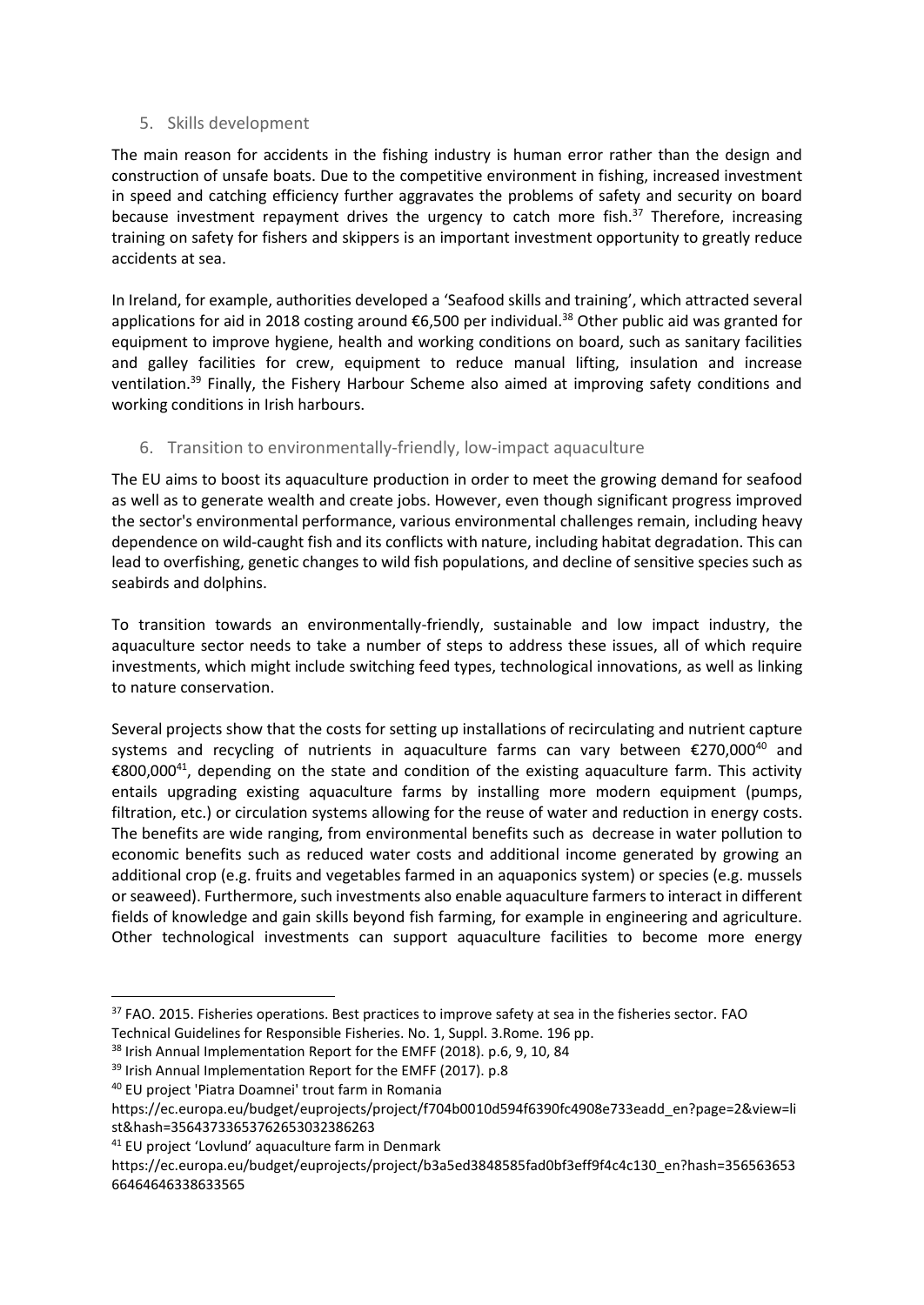sustainable. For example, it can help install solar panels on buildings where the leftover energy generated can be sold, further diversifying a farmer's income.

The Farm to Fork Strategy emphasises the potential for algae production in the EU and the need to invest in this industry. Algae are fast growing organisms that fix atmospheric carbon, converting it into biomass. They are more efficient than most productive crops and can have numerous applications including the production of feed, food, pharmaceuticals, cosmetics, biofertilizers, and biofuels, among others. If done well, algae production (in particular closed systems) can play an important role in the green recovery. For example, microalgae can provide an important direct or indirect feed source for early developmental stages of many farmed finfish, shellfish and invertebrate species. Although such a solution is highly dependent on regulatory changes to ensure wild caught feed is not used in aquaculture fish farming, supporting the development of these types of solutions can help the aquaculture industry become more sustainable. However, just like with any other type of aquaculture, algae production needs to be in line with environmental legislation including taking into account the sensitivity of flora and fauna to this type of activity.

Although many types of seafood farms that are currently in operation are having detrimental effects on nature conservation, if done correctly, seafood farming can also go hand in hand with nature conservation, in particular through wetland restoration and freshwater fish farming. For example, the Veta La Palma fish farm (113 Km2 estate) is a network of shallow ponds and marshland that hosts 250 different species of birds. It produces 1,500 tons of annual harvest of species such as sea bass, sea bream, sole and shrimp.<sup>42</sup>

### Pollution-free seas and ocean

Seas and ocean are impacted by a wide range of pollution types, coming mostly from land-based sources but also from sea-based sources, including: litter (mostly plastics), chemical pollution from industrial and household wastewaters, agricultural pollution and underwater noise pollution. In addition, a number of activities based at sea are major greenhouse gas emitters, such as shipping and offshore oil and gas production, and other extractive industries, such as sand dredging and deep seabed mining, have very harmful impacts on marine ecosystems. These activities form part of an unsustainable consumption and production way of life that causes pollution, destroys biodiversity and contributes to climate change.

Stopping pollution at source is an example of a win-win investment. Creating and deploying the technological and social innovations that are needed will require financial investments but will lead to job and wealth creation. More importantly, it will help transform our society from a polluting and wasteful one to one, which reduces its emissions and absolute resource use, increases resource efficiency and prevents leakages of pollution into the sea.

#### 1. Turning off the tap of plastic pollution

-

Plastic marine pollution generated by the release of macro and microplastics into the open environment for the past 70 years has become a global concern. Environmental impacts on the ocean are wide, both affecting wildlife (by entanglement, poisoning or starvation) and the health of marine

 $42$  Walton, M. E. M., et al. "A model for the future: Ecosystem services provided by the aquaculture activities of Veta la Palma, Southern Spain." *Aquaculture* 448 (2015): 382-390.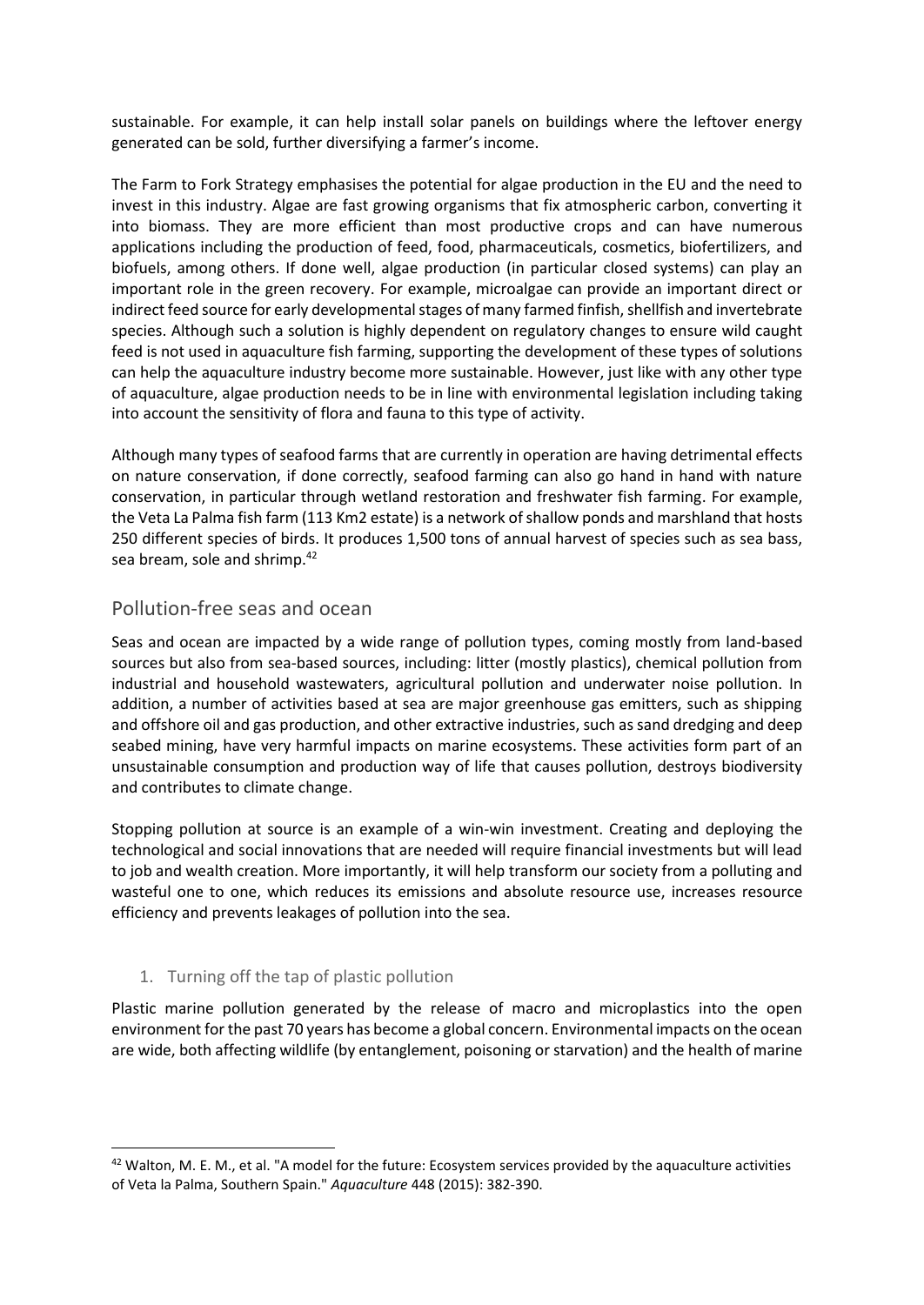ecosystems through the release of hazardous substances and interference with natural processes of photosynthesis and oxygen levels.<sup>43</sup>

A resource intensive and mass-consumption based economic model is at the root of the problem and its exponential increase. The Single-Use Plastics Directive was a first step in the right direction towards a more resource-efficient and circular economy. Despite recent attempts by the industry to postpone or weaken the newly adopted legislation<sup>44</sup>, investments are urgently needed to shift from the single-use model.

In order to foster new consumption and production models, it will be key to invest in the prevention of single-use plastic waste by scaling-up and mainstreaming already existing and effective activities. This can be done under the form of loans or fiscal incentives for small medium enterprises (SMEs) of the reuse/ rental/ refill sector which can offer alternatives to single-use plastic (SUP) and single use packaging. This can maximise job creation in new business models such as Recup<sup>45</sup>, Re-circle<sup>46</sup> companies, which works as a rental, collection and refill service for take-away food containers in  $supermarkets - or eco-friendly supermarket models such as Original Unverpack<sup>47</sup>.$ 

In Finland, RePack established the possibility for online retailers to take part in a re-packaging scheme that allows customers to return their empty packaging which can then be reused. The feasibility study to take the approach beyond Finland cost approximately  $\epsilon$ 72,000.<sup>48</sup> The company has now been able to expand to other EU countries and has recently established in North America.

Other forms of microplastic pollution for the oceans is synthetic textile fibres, which are the second largest source of microplastic pollution (after tyre dust). Research to reduce the release of microplastics from synthetic fibres should be encouraged and incentives to change business models from non-intensive natural fibres should be promoted. Nevertheless, technological investment can also be supported to reduce microplastics from entering the sea. For instance, investment opportunities could target SMEs to increase and develop research and innovation for projects on retention filters for microfibres to be used in industrial washing machines.

#### 2. Towards clean shipping

Maritime shipping transports around 90% of the world's cargo, contributing significantly to global CO2 emissions and other air pollutants. Greenhouse gas (GHG) emissions from international shipping are approximately 2-3% of all GHG emissions, equivalent to the total GHG emissions of Germany or Japan, and are projected to grow quickly in the years ahead. Ships also contribute to global heating because of emissions of Black Carbon, otherwise known as soot. In 2009, the Commission's Communication with recommendations on the maritime transport sector set a long-term goal of zero waste and zero emissions. However, these targets are far from being achieved.

The most effective method to reduce ship emissions steeply in the short-term is to slow ships down. This will reduce all forms of pollution that are related to fuel burn (Sulphur Oxide, Nitrogen Oxide,

IOC/UNIDO/WMO/IAEA/UN/UNEP/UNDP Joint Group of Experts on the Scientific Aspects of Marine Environmental Protection). Rep. Stud. GESAMP No. 93, 220 p

<sup>44</sup> https://seas-at-risk.org/1058-plastics-industry-uses-faulty-covid-arguments-to-undermine-single-useplastic-legislation.html

<sup>45</sup> <https://recup.de/>

<sup>&</sup>lt;sup>43</sup> GESAMP (2016). "Sources, fate and effects of microplastics in the marine environment: part two of a global assessment" (Kershaw, P.J., and Rochman, C.M., eds). (IMO/FAO/UNESCO-

<sup>46</sup> <https://www.recircle.ch/fr/>

<sup>47</sup> <https://original-unverpackt.de/>

<sup>48</sup> <https://cordis.europa.eu/project/id/671852>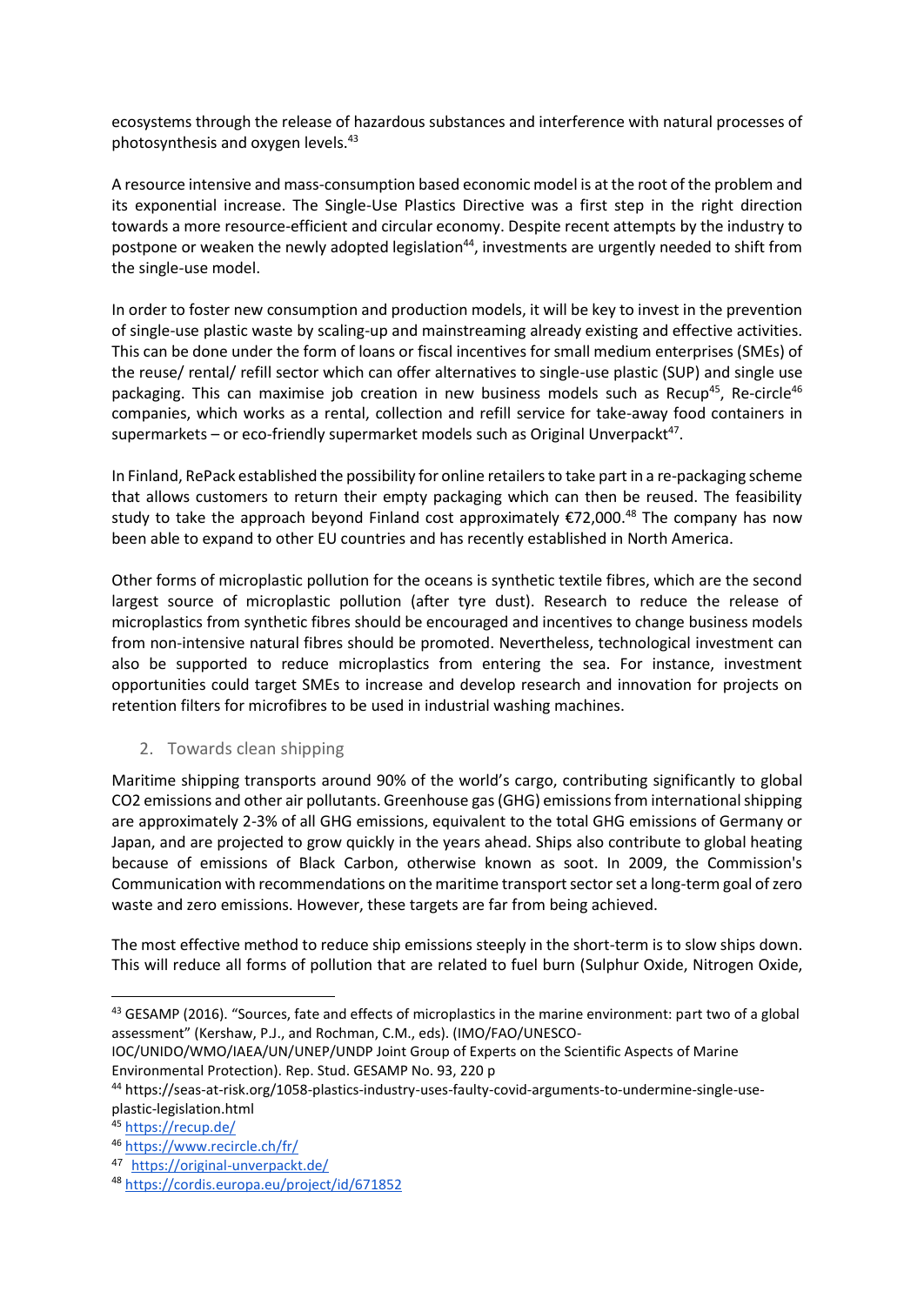Particulate Matter including Black Carbon) while also massively reducing underwater noise pollution and the risk of fatal collisions between ships and whales.<sup>49</sup> Reduced speeds increase the number of ships needed to transport the same amount of goods, but even considering this it is still the most effective tool for short-term emission reduction. The social benefits of slower ship speeds are considerable with additional employment created in the building, manning and management of the extra ships.

Black Carbon (BC) is the second most important shipping climate pollutant after CO2 and is a particular threat to the Arctic. A ban on the use of heavy fuel oil (HFO) in Arctic waters would be a valuable investment, significantly reducing BC emissions and having the important co-benefit of eliminating the risk of a HFO oil spill in an area where clean-up is almost impossible and impacts are disastrous for Arctic ecosystems and indigenous peoples. A switch to lighter fuels will allow the use of efficient particulate filters and reduce black carbon emissions by over 90%.

The above immediate actions will significantly reduce shipping's climate impact in the short-term, and should be supplemented by support for sustainable "cold-ironing" in ports and the retrofit of technologies to further improve the energy efficiency of existing vessels. However, to meet the Paris Agreement goals and keep global heating below dangerous levels, all new ships launched after 2030 will need to be zero-emission. Financial investment is needed for the rollout of alternative zerocarbon fuels and propulsion technologies. Several European companies, including SMEs, are already involved in this space and any future recovery plan should support them. Some vessels are turning to liquefied natural gas (LNG) as a cleaner fuel. However, LNG is still a fossil fuel that has lifecycle GHG emissions similar or worse than traditional marine fuels<sup>50</sup> and should not be the subject of financial support.

The EU Biodiversity Strategy for 2030 clearly identifies the challenge of reducing underwater noise. In addition to reduce ship speeds, investing in the retrofitting of ship quieting technologies, including new propellers, could be part of the action plan to reduce underwater noise in Europe. Shipping also needs to address the problems of unregulated discharges of grey water, including microplastics, and of containers lost at sea, with hundreds lost each year. Investment in the traceability, recovery, and transparent and systematic declaration of container losses (perhaps using the example of Monitoring, Reporting and Verification for GHG emissions as a basis), would significantly reduce impacts. Finally, investments should also find solutions to prevent the transfer of invasive species transported in ships' ballast waters, the effects of which are estimated at USD 100 billion a year.<sup>51</sup>

#### 3. Phasing out agricultural, industrial and household wastewater pollution

Activities on land have a great impact on water quality at sea. Intensive agriculture, non-treated sewage, and effluents from industry, as well as urban run-off pollute the sea and cause an excess in nutrients and of toxic substances. In 40% of assessed sites in Europe, nutrient levels exceed threshold values.<sup>52</sup>

<sup>49</sup> [https://seas-at-risk.org/images/pdf/publications/Multi\\_issue\\_speed\\_report.pdf](https://seas-at-risk.org/images/pdf/publications/Multi_issue_speed_report.pdf)

<sup>50</sup> <https://theicct.org/publications/climate-impacts-LNG-marine-fuel-2020>

<sup>51</sup> Hudson, A. and Glemarec, Y., 2012. Catalysing ocean finance Volume I Transforming markets to restore and protect the global ocean. *UNDP-GEF, New York City, USA*.

<sup>52</sup> SOER 2020, EEA, p 140.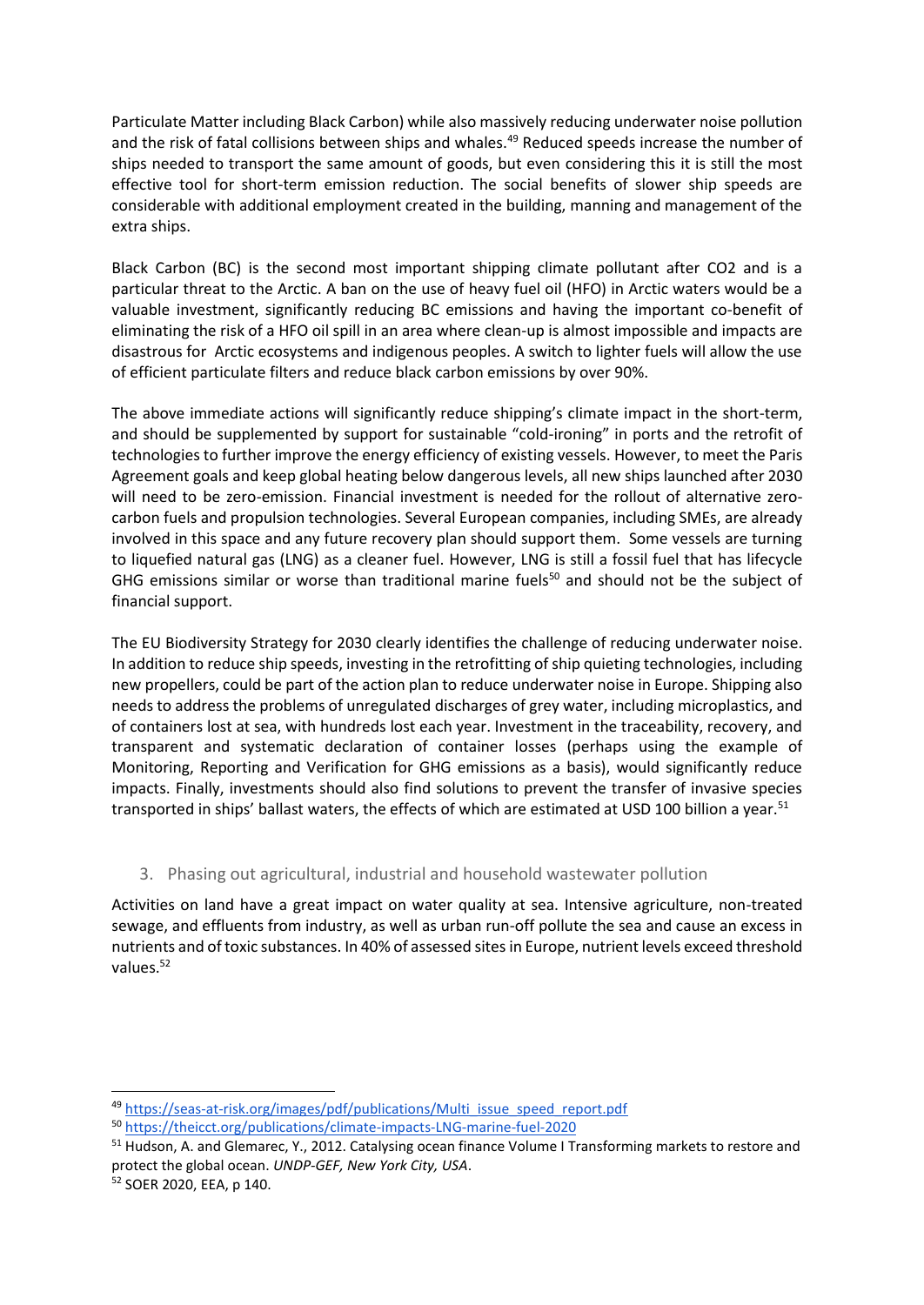Excess nutrients in the water from agriculture lead to eutrophication and the creation of 'dead zones' in the sea. Chemical water pollution negatively impacts the aquatic environment and contaminates seafood. Health consequences range from eye infections, reduced fertility, disrupted growth, cancer and less efficient immune systems.

To decrease excess nutrient and toxic substances, regulatory changes in for example the Common Agricultural Policy is needed, as well as better enforcement of existing legislation, in particular the Water Framework Directive. Nevertheless, financial investments would also help reduce water pollution through greening urban areas, the research and development of capture systems of microplastics in wastewater treatment plans, eco-schemes that improve sustainable agriculture food production, and nature-based solutions to cut the use of pesticides and biocides.

In France, organic farms employ on average 2.41 AWU (Annual Work Unit) instead of 1.52 AWU in conventional agriculture, and have 59% higher employment content compared to the conventional sector.<sup>53</sup> In Ireland, it costs €220 to €300 on average per hectare per year, meaning that for an average farm size of 43 ha in Ireland, conversion to organic farming would cost €9,640 to 12,900 per year.<sup>54</sup>

#### 4. Offshore energy production

The use of fossil fuels has brought the world to the current ecological crisis where climate change will inevitably have a multiplier effect on marine ecosystems. In addition to its massive contribution to climate breakdown, offshore oil and gas exploration and exploitation have major impacts on marine ecosystems, ranging from the risk of oil spills and the release of toxic chemicals from drilling muds, to underwater noise pollution, especially during the seismic surveys and testing phase that precedes exploitation.

European tourism and fishing industries employ 40 times more people than offshore oil and gas activities (2,570,000 vs 63,000 people in 2017) and generate five times more added value (€85 billion vs €17 billion in 2017)<sup>55</sup>. The offshore drilling industry's economic contribution is small compared to the value added by the sectors it threatens most.<sup>56</sup> Therefore, phasing-out this costly and dangerous activity and switching to renewable energy should be a priority for the EU.

Renewable energy will generate jobs both in the short and in long run.<sup>57</sup> Constructing renewable energy infrastructure can be very labour intensive in the early stages – one model suggests that for every one million dollars spent 7.49 full-time jobs in renewables infrastructure is generated, 7.72 in energy efficiency, but only 2.65 in fossil fuels.<sup>58</sup>

The EU Green Deal emphasises the need for this transition, but this means investing in a smart grid system that is prepared for zero-carbon renewable energy. The EU should also provide the sector with consistent policies and incentives that can encourage private investment to move from small

<sup>&</sup>lt;sup>53</sup> Agence pour le Développement et la Promotion de l'Agriculture Biologique. L'agriculture biologique, un accélérateur économique, à la résonnance sociale et sociétale. (2018)

<sup>&</sup>lt;sup>54</sup> Organic Farming, A Step-by-Step Guide to Conversion. Teagasc (2020).

<sup>&</sup>lt;sup>55</sup> European Commission, 2019. The EU blue economy report. European Commission.

<sup>56</sup> EFTEC 2019. Economic impacts of the exploitation of hydrocarbonsin Greece.

<sup>&</sup>lt;sup>57</sup> Blyth, Will, et al. "Low carbon jobs: The evidence for net job creation from policy support for energy efficiency and renewable energy." London: UK Energy Research Centre (2014).

<sup>&</sup>lt;sup>58</sup> Garrett-Peltier, Heidi. "Green versus brown: Comparing the employment impacts of energy efficiency, renewable energy, and fossil fuels using an input-output model." Economic Modelling 61 (2017): 439-447.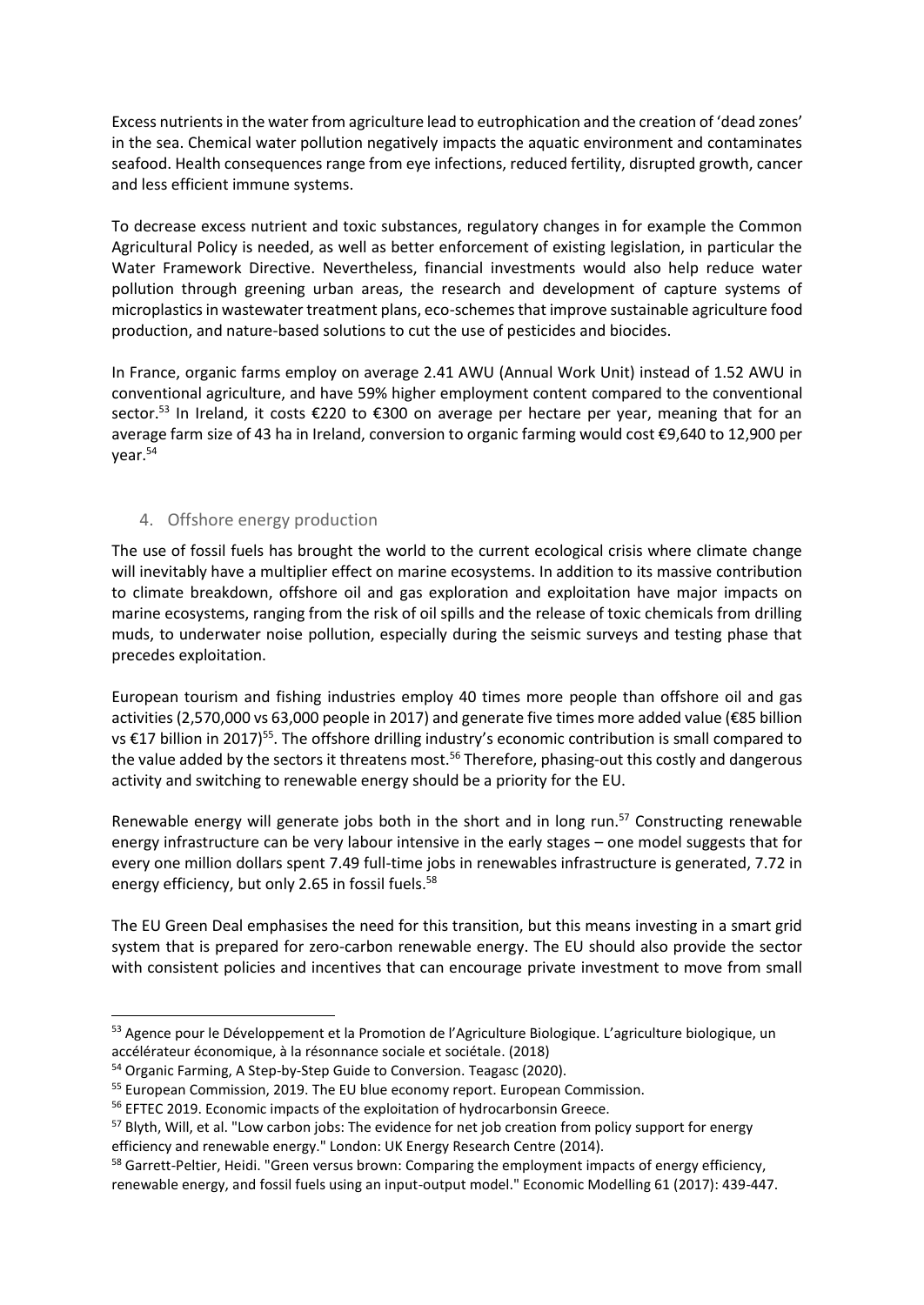prototypes to pilot plants. These public investments offer high returns by driving down costs of the renewable energy transition.<sup>59</sup>

It is fundamental, however, that the production of renewable energy is not just climate-friendly but also biodiversity-friendly. Investments should be generally directed to renewable energy developments, which do not harm marine biodiversity. Renewable energy must be planned in a way that takes into account the ecosystem and be safeguarded by a process that includes independent, robust, comprehensive and transparent assessments prior to approval. Investments must be made on analysing and evaluating data, which informs how to use marine space in an ecosystem-based approach, looking at all spatial threats - not just energy production. This includes dealing with the cumulative impacts of different human activities including fishing, aquaculture, shipping, and tourism. One project to determine the sensitivity of one taxa (e.g. seabirds) for one threat (e.g. energy production) in one sea basin is estimated at €300,000.<sup>60</sup>

The development of offshore wind farms can have numerous negative impacts on for example seabirds, migratory species and sensitive habitats and species. For example, pile-driving during the construction of offshore wind power plants produces high levels of impulsive underwater noise that can in turn harm many cetacean, fish and invertebrate species.<sup>61</sup> It is essential that investments are directed at developing and deploying best available technologies and best environmental practises that will mitigate negative impacts on biodiversity i.e. by reducing noise levels to leave marine life unharmed. Such approach has already been proven successful in stimulating the development of alternative foundations (e.g. gravity-based or bucket foundations), floating wind-turbines, alternative piling techniques and sound reduction measures such as bubble curtains and cofferdams.<sup>62</sup>

#### 5. Responsible production and use of metals

-

The growing global demand for the use of metals, driven by e.g. digitisation, the transition to renewable energy, electric mobility and urbanisations, is rapidly increasing the commercial interest in deep-sea mining. Security of supply is also an important factor: many land reserves for metals are in countries with difficult political regimes.

Potential deep-sea mining sites are situated between 1000 and 6000m below the ocean surface, often in highly vulnerable ecosystems and biodiversity hotspots. Scientists warn that deep-sea mining may lead to significant and irreversible biodiversity loss. Actual mining has not started yet: environmental regulation is still in the making. In the meantime, over a million square kilometres is already licenced for exploration in the Pacific, Indian and Atlantic Oceans.

The EU Biodiversity Strategy 2030 calls for a moratorium on deep seabed mining until "the effects of deep-sea mining on the marine environment, biodiversity and human activities have been

 $59$  Henbest, Seb. "The first phase of the transition is about electricity, not primary energy." Energy News 38.1 (2020): 6.

<sup>&</sup>lt;sup>60</sup> Estimated on the basis of EU project that mapped sensitivity of seabirds to oil spills in 3 countries [\(https://ec.europa.eu/echo/funding-evaluations/financing-civil-protection-europe/selected](https://ec.europa.eu/echo/funding-evaluations/financing-civil-protection-europe/selected-projects/mapping-bird-sensitivity_en)[projects/mapping-bird-sensitivity\\_en\)](https://ec.europa.eu/echo/funding-evaluations/financing-civil-protection-europe/selected-projects/mapping-bird-sensitivity_en)

<sup>&</sup>lt;sup>61</sup> HELCOM, 2019. Underwater noise during impact pile-driving: Influencing factors on impulsiveness noise and technical options for complying with thresholds at activity level. Outcome of PRESSURE 9-2018, par. 5.5  $62$  https://www.cms.int/sites/default/files/document/cms\_cop13\_inf.9\_noise-bat-bep\_e.pdf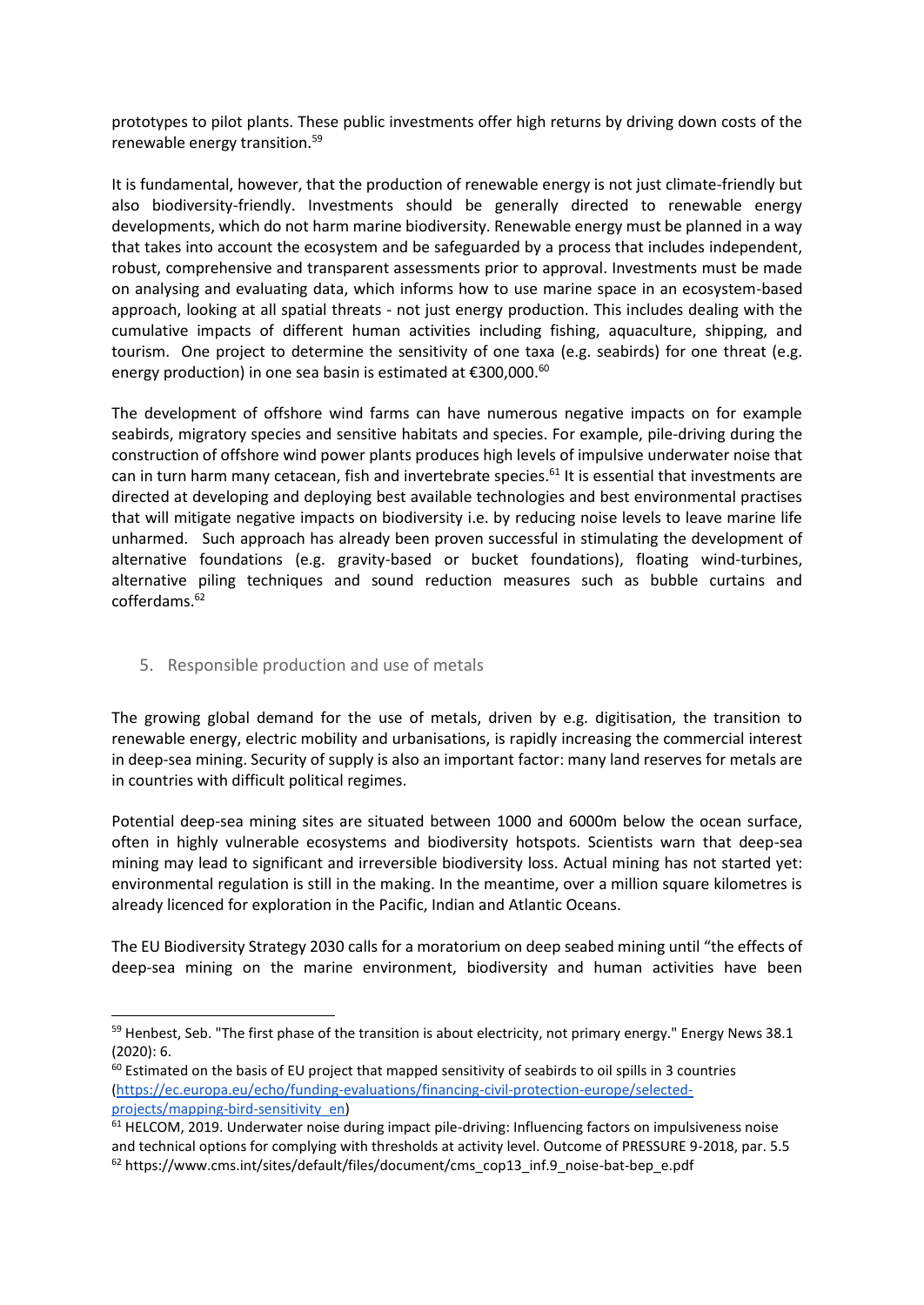sufficiently researched, the risks are understood and the technologies and operational practices are able to demonstrate no serious harm to the environment, in line with the precautionary principle".

Investments into alternative sources are therefore needed for the responsible production and use of minerals and metals. This entails developing and deploying solutions to reduce demand for primary metals, transition to a resource efficient, closed-loop materials circular economy, transition to smart energy and mobility systems, adopt responsible terrestrial mining practices, and adopt structural changes in consumption patterns and lifestyles. In addition, fundamental and independent research is needed to understand the role of the deep-sea ecosystems in areas such as climate change mitigation and the recovery of marine biodiversity.

### The hurdle: shifting from harmful subsidies to green investments

This recovery period is an opportunity to rethink how the EU enacts subsidy policies, in particular to redirect what is harmful to green investment opportunities. Subsidies are often aimed at directly supporting income, or at lowering capital or operating costs. By their very nature, they place the recipient outside normal economic market conditions. While some aid is considered beneficial or necessary to help support the transition of a sector towards becoming low-impact and environmentally sustainable, many types of aid have counterproductive or even harmful effects. Spending available funds for harmful measures prevents expenditure from being directed towards other measures, which are considered necessary to ensure the environmental, economic and social sustainability of the sector. While the European Union has set ambitious environmental objectives, many regulatory measures still allow the granting of harmful aid. There is an urgent need for EU policies to be aligned and consistently oriented towards the same objectives.

In the fisheries sector, certain forms of subsidies that lower capital costs, including vessel construction and modernisation, or operating costs help drive the depletion of fish stocks by fishing beyond sustainable limits because they provide economic incentives for fishing - even when it is not profitable. Subsidies can also lead to overcapacity, which undermines best efforts to fish sustainably and limit bycatch and habitat destruction. Capacity and effort enhancing subsidies thus most directly cause resource-depleting production distortions: by lowering the fixed costs of productive capital, and by lowering the variable costs of production itself.

Harmful subsidies incentivise fishers to continue using environmentally destructive fishing practices, travel further to increase their catch, stay at sea longer, and have greater capacity than they would have otherwise, just to name a few examples. Furthermore, there is a weak link between harmful subsidies and improving the living standard of fishers, since a large share of money goes to nonfishers such as suppliers and vessel owners instead of increasing the income of fishers.<sup>63</sup> Overall, capacity and effort-enhancing subsidies are decreasing fisheries productivity, encouraging overfishing and threatening livelihoods in coastal communities.

Fisheries economists<sup>64</sup> consider eliminating or re-directing harmful subsidies as a crucial step for the economic, social, and environmental medium to long-term viability of the sector. At international level, eliminating harmful fisheries subsidies by 2020 is also a major target to achieve the UN's

<sup>63</sup> OECD (2017). Support to fisheries: Levels and impacts. OECD Food, Agriculture and Fisheries Papers, No. 103, Paris: OECD Publishing. Retrieved from: https://www.oecd.org/tad/fisheries/support-to-fisheries.pdf <sup>64</sup> See, for example: Sumaila, U. Rashid, et al. "Updated estimates and analysis of global fisheries subsidies." Marine Policy 109 (2019): 103695; or Andrés M. Cisneros-Montemayor et al. Strategies and rationale for fishery subsidy reform. Marine Policy 69, 229–236. 2016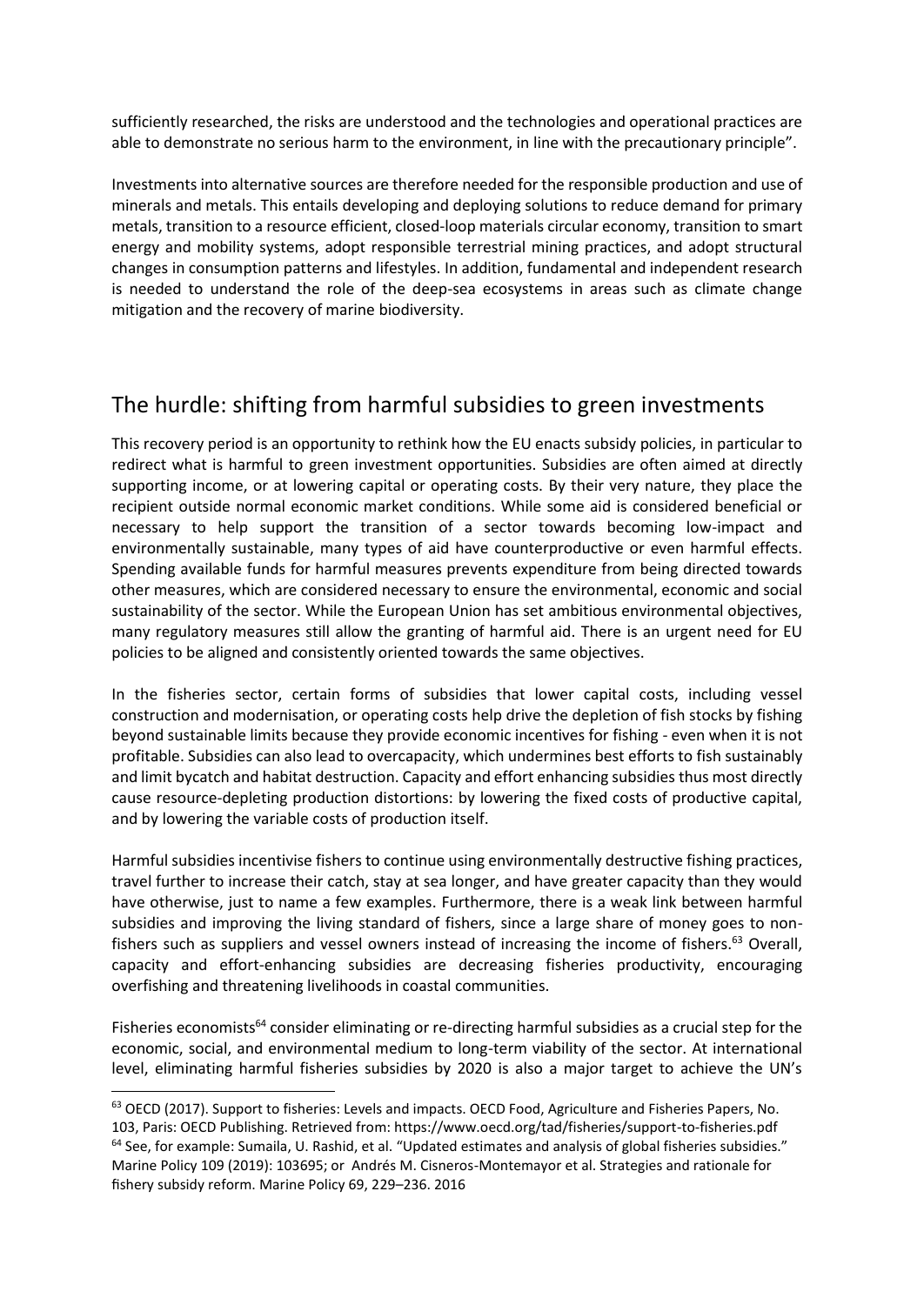Sustainable Development Goal (SDG) on the conservation and sustainable use of oceans, seas and marine resources<sup>65</sup>. Furthermore, at the World Trade Organization (WTO), multilateral negotiations have been ongoing for two decades to reach an agreement for eliminating those subsidies in fisheries<sup>66</sup>. Negotiations have re-gained momentum following the adoption of the SDGs and WTO members have made a commitment to fulfil SDG target 14.6 by adopting an agreement to discipline harmful fisheries subsidies by the end of 2020. Governments around the world spend an estimated 35 billion dollars on fisheries subsidies annually. Of that, over 22 billion dollars was spent in 2018 on capacity-enhancing —or harmful—subsidies. $67$ 

It is estimated that in 2018, the EU provided over two billion dollars in capacity-enhancing subsidies.<sup>68</sup> Redirecting these public resources to nature restoration and conservation, transitioning to sustainable and low impact seafood, and tackling pollution will both create sustainable jobs in those sectors and enhance environmental status, and remove significant perverse incentives that lead to the erosion of the natural resource base that underpins Europe's maritime and coastal economies. At European level, the elimination or redirection of subsidies harmful to biodiversity must take place both with respect to the reform of sector specific policies (such as the European Maritime and Fisheries Fund) as well as horizontal legal instruments (such as the Energy Taxation Directive 2003/96/EC).

For instance, the removal of the fuel tax exemption for fisheries would not only increase tax revenues, but also create an incentive for lower impact fishing - making fuel-intensive and destructive practices uneconomical, and providing an incentive for the development of new gears, more selectivity, and innovative technologies, resulting in lower ecosystem impacts and lower GHG emissions.<sup>69</sup>

<sup>65</sup> <https://www.un.org/sustainabledevelopment/oceans/>

<sup>&</sup>lt;sup>66</sup> [https://www.wto.org/english/tratop\\_e/rulesneg\\_e/fish\\_e/fish\\_e.htm](https://www.wto.org/english/tratop_e/rulesneg_e/fish_e/fish_e.htm)

 $67$  Sumaila, R. et al. Updated estimates and analysis of global fisheries subsidies. Marine Policy 109 (2019) 103695. https://doi.org/10.1016/j.marpol.2019.103695

<sup>&</sup>lt;sup>68</sup> Sumaila, U. Rashid, et al. "Updated estimates and analysis of global fisheries subsidies." Marine Policy 109 (2019): 103695

 $69$  Griffin Carpenter and Charles Millar: "Fisheries management costs: How the expense of Scottish fisheries management can be sustainably funded", 2018, p.7.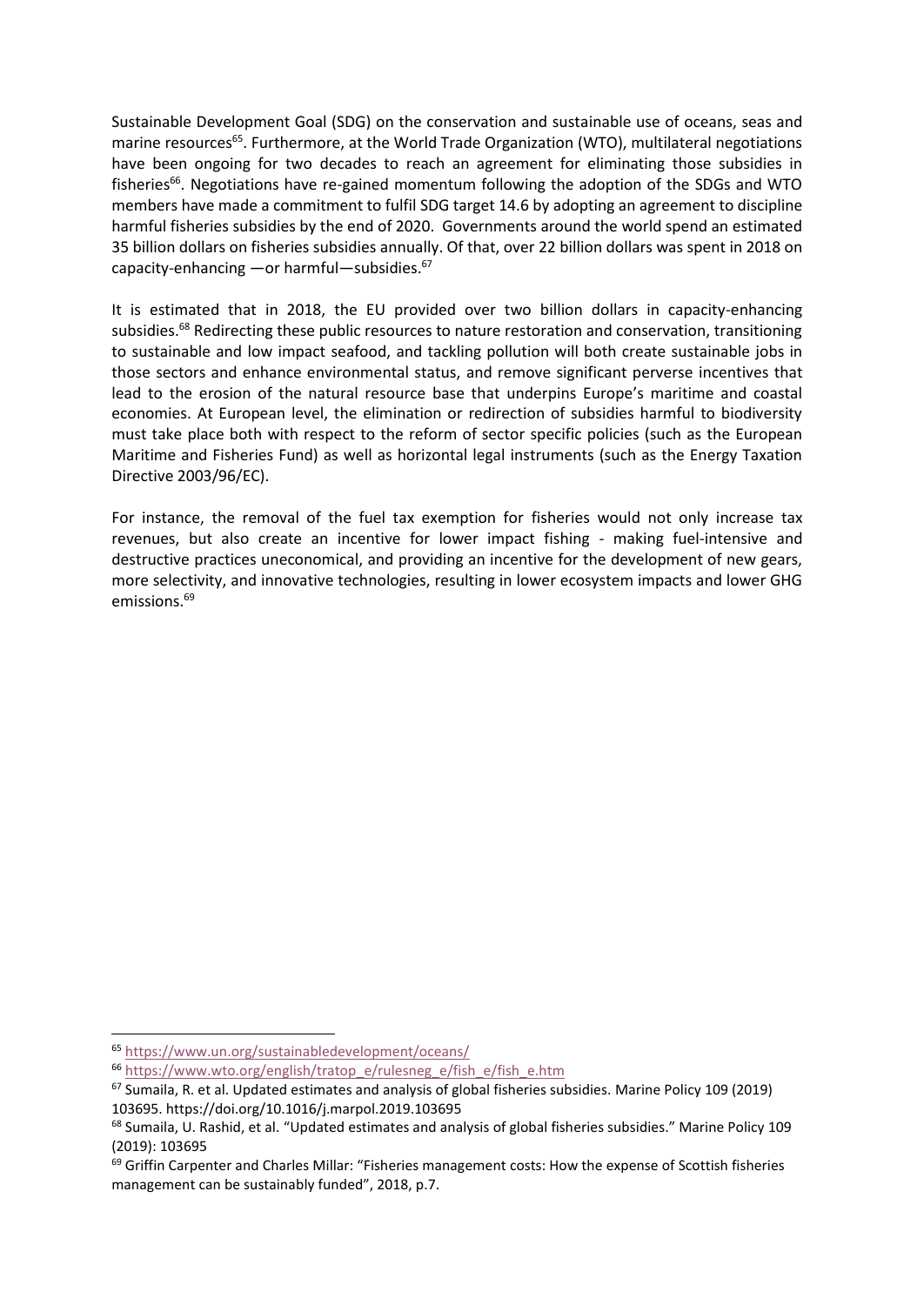### Why financial support for fuel does more harm than good:

Subsidies that reduce the cost of fishing through financial support for fuel, gear, or bait, are the most likely to increase both legal and illicit fishing effort, potentially leading to stock depletion.<sup>70</sup> Fuel subsidies can largely be described as the price differential between public costs for fuel and the price paid by fishers. In Europe, financial support for fuel is mostly provided in the form of fuel tax exemptions, also benefiting the fisheries sector, although it could also include other types of state aid and support schemes that support fuel expenses of fishers indirectly.

By reducing operating costs and thus enhancing fishing effort, direct or indirect fuel subsidies are increasing the fishing pressure on the target and non-target species (e.g. bycatch) and therefore contribute to the overexploitation of EU fisheries.

This both harms biodiversity, marine habitats, and the ecosystem structure and causes further depletion of fish stocks, but also supports economically unprofitable practices and undermines future economic benefits. Furthermore, the adverse impact of financial support for fuel arises indirectly through the promotion of inefficient and polluting modes of transport and increased carbon dioxide emissions contributing to climate change. It leads to competitive distortion within fleets and industrial sectors.

According to the Commission, this type of sector-specific energy tax exemptions or reductions substantially weakens the incentives to invest in more energy-efficient capital stock and production processes in these sectors and even constitute a burden for other sectors and/or private households that have to make up the revenue shortfalls triggered by them.<sup>71</sup>

By artificially keeping the resource rent positive, governments' financial support for fuel makes it possible to keep uncompetitive fishing enterprises afloat. However, in the long term, by threatening the health of marine ecosystems, they would lead to negative resource rent and negative social impacts for coastal communities that depend on marine resources for their livelihoods and income.

## The social and economic importance of investing for the marine environment

Oceans cover almost three-quarters of the planet, yet we are only just beginning to discover the true extent of these ecosystems and their impacts on our lives. Despite our limited understanding, according to some estimates the marine environment provides up to two-thirds of the ecosystem services provided by the planet's natural capital.<sup>72</sup>

The marine environment in EU waters includes a vast and diverse area that is rich in resources, both biotic and abiotic. In 2017, the sectors of the EU Blue Economy directly employed over four million

<sup>&</sup>lt;sup>70</sup> Martini, R. and Innes, J. "Relative Effects of Fisheries Support Policies", OECD Food, Agriculture and Fisheries Papers No. 115. 2018

 $71$  Communication from the Commission to the European Parliament, the European Council and the Council: "A more efficient and democratic decision making in EU energy and climate policy", COM(2019) 177 final.

 $72$  The Economics of Ecosystems & Biodiversity, 2012. Why value the oceans? A discussion paper. The Economics of Ecosystems & Biodiversity.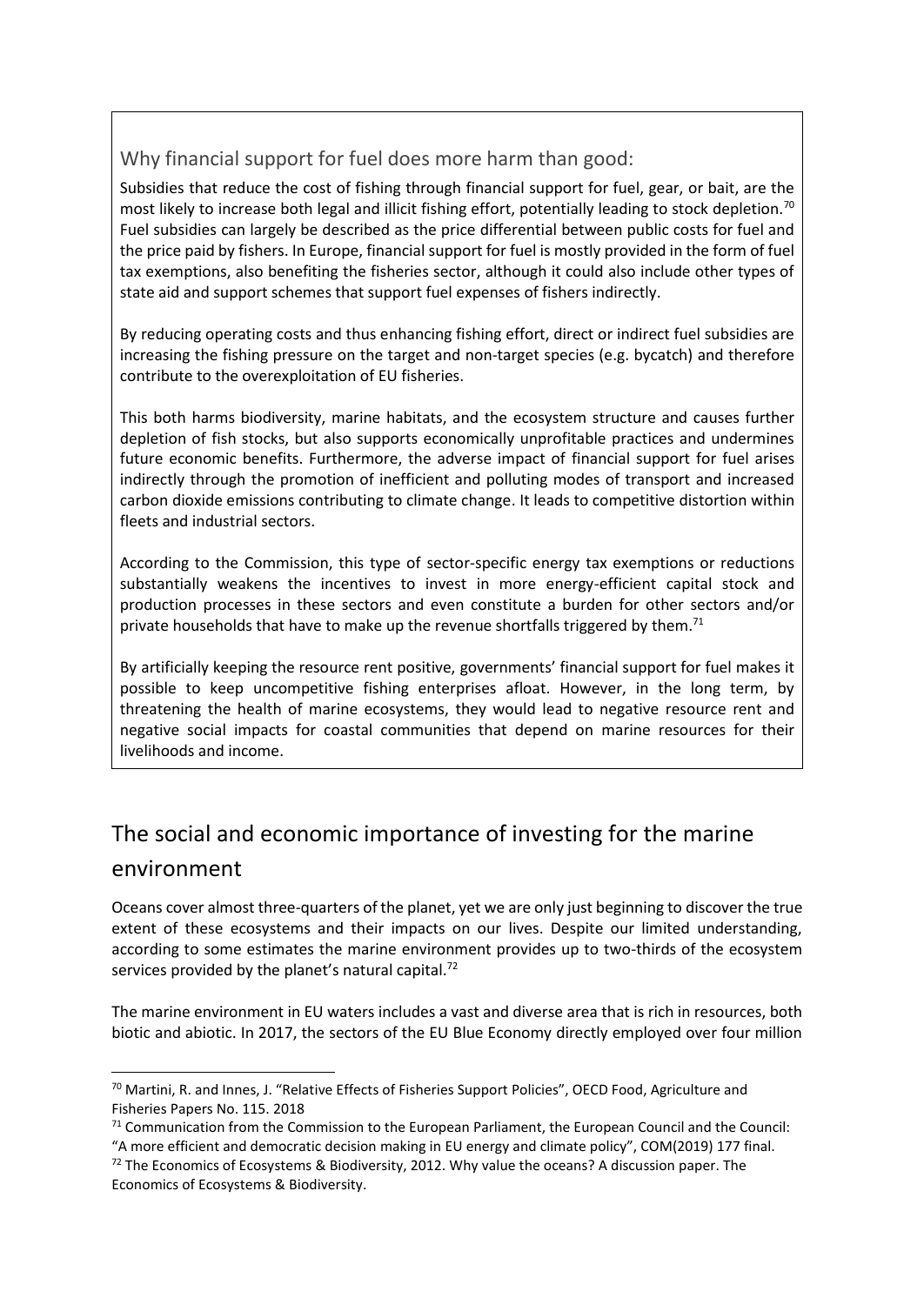people (equivalent to 1.8% of the EU total) and generated €180 billion of gross value added (i.e. 1.3% of the EU total).<sup>73</sup> Blue economy sectors range from coastal tourism, to energy generation, to capture fisheries and aquaculture.

The social and economic importance of the marine environment extends well beyond the sectors working directly in the blue economy. The EU's coastal regions are home to 214 million people (45% of the population) and generate  $\epsilon$ 6.2 trillion in EU GDP (43% of the total).<sup>74</sup> For these populations the COVID-19 crisis highlighted the significant social importance of the marine environment in providing access to nature for exercise, calmness, and respite. Natural environments are key to providing restorative experiences and coastal environments are particularly good.<sup>75</sup>

Research has shown that living near the coast also boosts both physical<sup>76</sup> and mental health<sup>77</sup> and this effect is particularly strong for the lowest-earning households. According to over one million responses from the mobile phone app 'Mappiness' that pings users at random moments, out of all geographies people were happiest in 'marine and coastal margins'.<sup>78</sup>

We know that the marine environment, and therefore the blue economy that depends on it, is particularly vulnerable. While there is already an active blue economy, the marine environment is still a 'frontier' of new and increasing human impacts. Marine litter already costs €11 billion a year and coastal flooding from climate change is projected to surpass these costs and affect between 500,000 and 740,000 EU citizens.<sup>79</sup>

In some Member States, coastal areas are defined by higher degrees of economic deprivation, unemployment, and business insolvency, and lower levels of income and education. $80,81,82$  Poor transport linkages and an aging population further these trends. With a sharp decline in tourism, resulting from COVID-19, the blue economy looks particularly vulnerable.

We also know that there is great potential in green recovery where investments deliver a healthier environment and a healthier economy. In April 2020, University of Oxford economists surveyed 231 finance ministry officials, central bank officials, and other economists, representing 53 countries including all G20 nations, to ascertain their perspectives on COVID-19 fiscal recovery packages for both their ability to stimulate the economy and their ability to mitigate climate change. Fortunately, the results showed that there was no trade-off between 'greenness' and economic recovery - indeed

<sup>73</sup> European Commission, 2019. The EU blue economy report. European Commission.  $74$  Ibid.

<sup>&</sup>lt;sup>75</sup> White, Mathew P., et al. "Coastal proximity, health and well-being: results from a longitudinal panel survey." *Health & place* 23 (2013): 97-103.

 $76$  Wheeler, B.W., White, M., Stahl-Timmins, W., & Depledge, M., 2012. Does living by the coast improve health and wellbeing? Health & Place 18 (5)

 $77$  Garrett, J.K. et al. 2019. Coastal proximity and mental health among urban adults in England: The moderating effect of household income. Health & Place 59.

<sup>&</sup>lt;sup>78</sup> MacKerron, G. & Mourato, S., 2013. Happiness is greater in natural environments. Global Environmental Change 23 (5), pp. 992-1000.

 $79$  European Commission, 2019. The EU blue economy report. European Commission.

<sup>80</sup> Balata, F. & Vardakoulias, O., 2016. Turning back to the sea: A Blue New Deal to revitalise coastal communities. New Economics Foundation.

 $81$  Balata, F. & Carpenter, G., 2018. Coastal communities in the UK: a vision for starting up, not shutting down. New Economics Foundation.

<sup>82</sup> Depledge, M. et al. Future of the Sea: Health and Wellbeing of Coastal Communities. Government Office for Science.